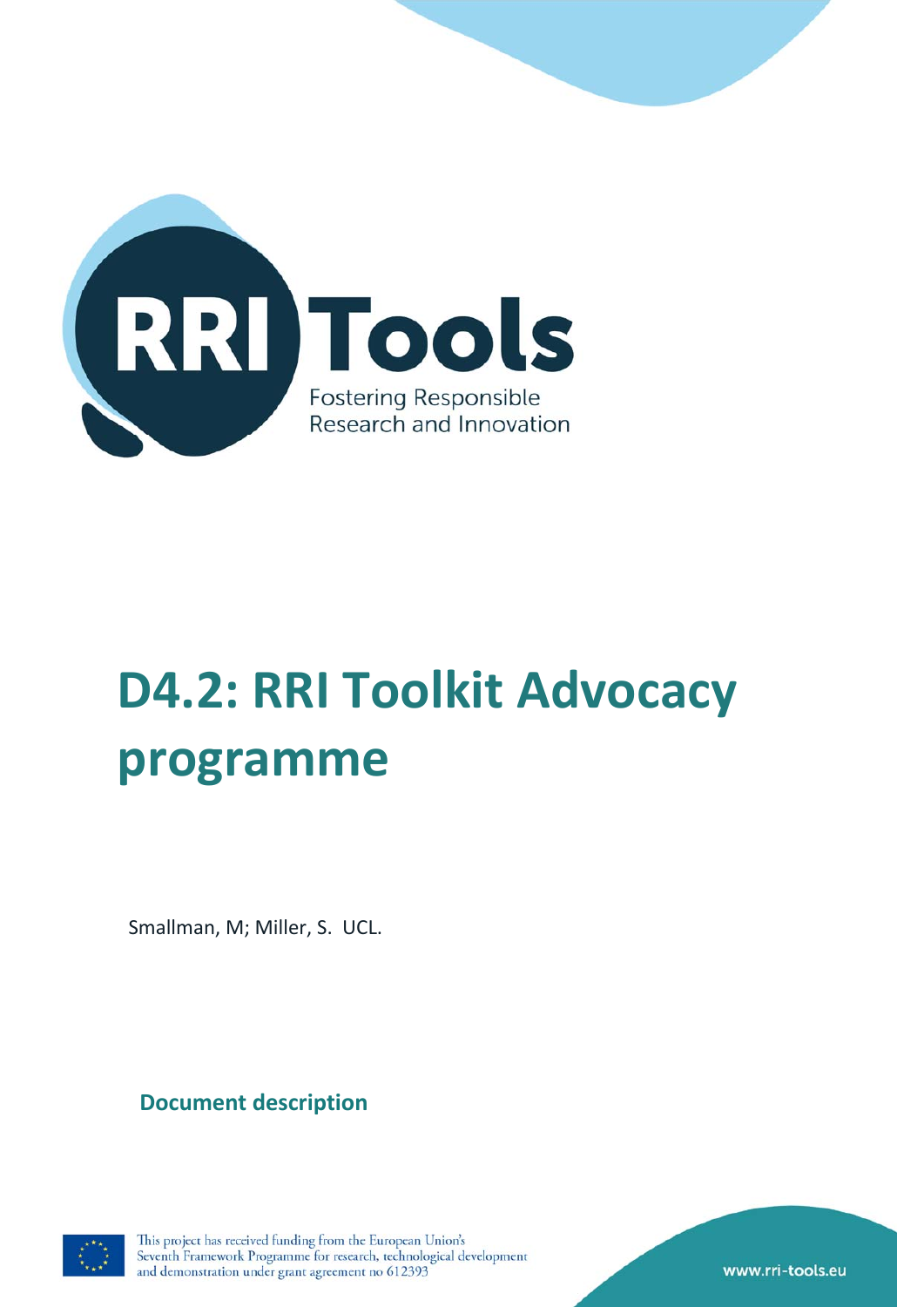| <b>Document Name</b> | <b>RRI Toolkit Advocacy Programme</b> |
|----------------------|---------------------------------------|
| <b>Document ID</b>   | D <sub>4.2</sub>                      |
| <b>Revision</b>      | Final                                 |
| <b>Revision Date</b> | 6 April 2016                          |
| Author(s)            | Smallman, M; Miller, S.               |
|                      |                                       |

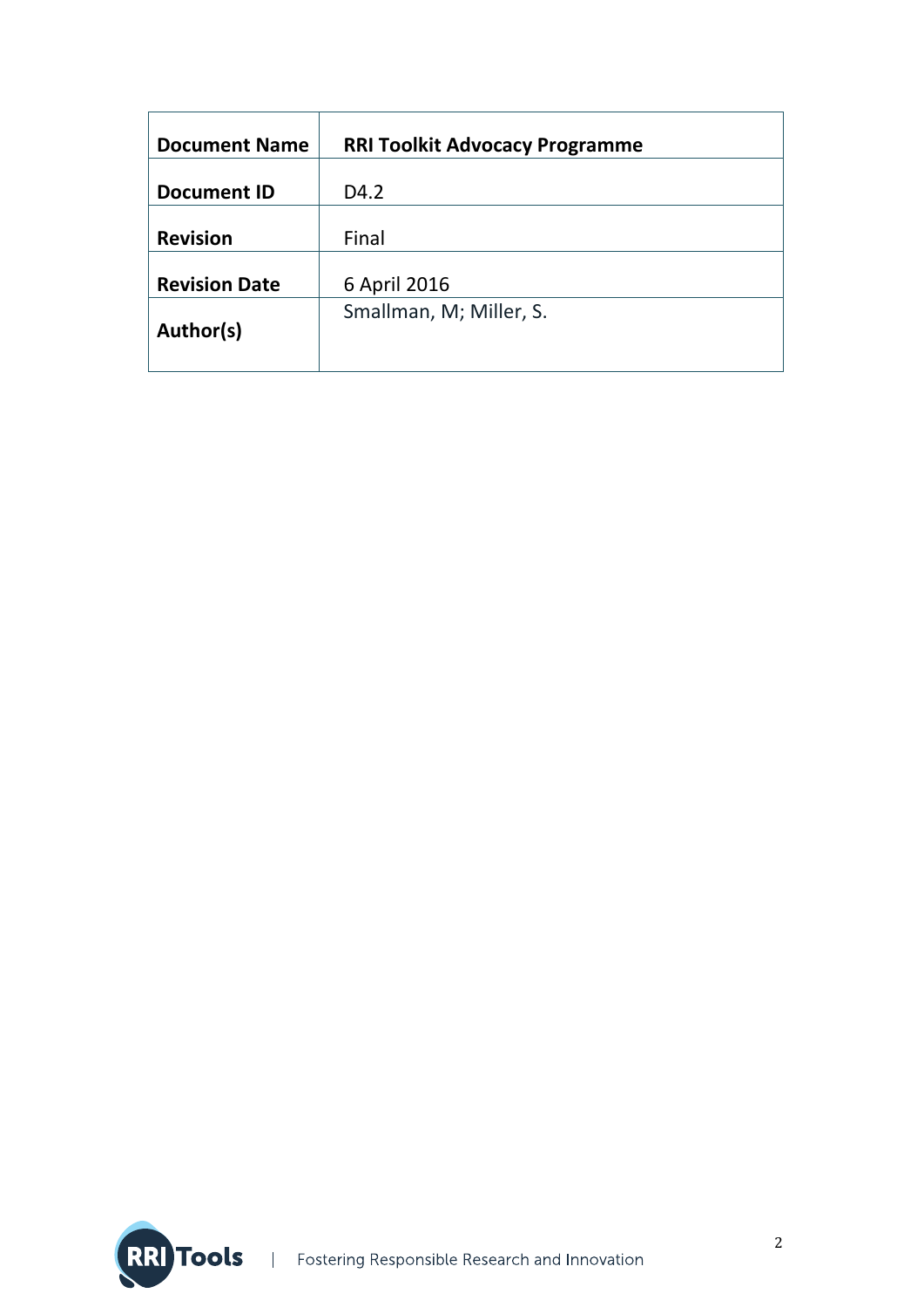# **Table of Contents**

| 1. |                                                                                |
|----|--------------------------------------------------------------------------------|
| 2. |                                                                                |
| 3. |                                                                                |
| 4. |                                                                                |
| 5. |                                                                                |
| 6. |                                                                                |
| 7. |                                                                                |
| 8. |                                                                                |
|    | Appendix 1: Programme of the Shaping the RRI Toolkit External Experts Meeting. |
|    | Appendix 2: World Café Discussion methodology                                  |
|    | Appendix 3: Briefing for Hubs on Training and Advocacy                         |
|    | <b>Appendix 4: Guide to Advocating for RRI</b>                                 |
|    | <b>Appendix 5: Advocacy Monitoring Form</b>                                    |

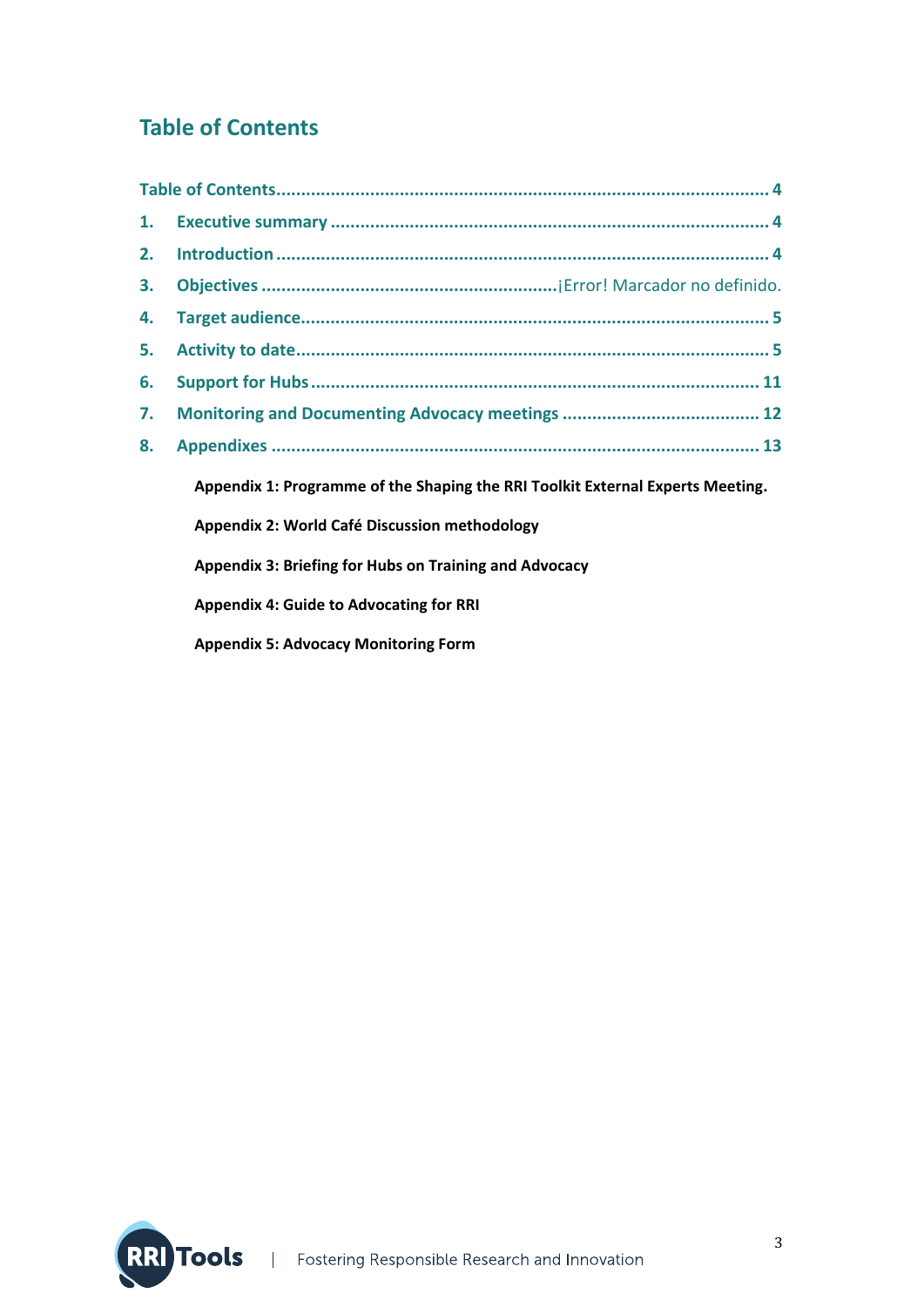#### $1.$ **Executive Summary**

*This document provides an overview of the RRI Tools advocacy programme that has been developed by the project consortium, outling the advocacy materials developed and overall approach and detailing progress to date in implementing the programme, as well as planned activities over the remainder of the project.*

#### $2.$ **Introduction**

This document, D4.2 sets out the RRI Tools advocacy programme and instruments, which aim to bring the concept of Responsible Research and Innovation and the RRI Toolkit developed by the project to hard‐to‐reach stakeholders – specifically policy and decision makers, who have previously been identified as a stakeholder group that is less likely to attend the training and workshops organised by the Training programme of the project.

#### **Objectives** 3.

The objetives of the advocacy programme are:

- 1. To introduce policy and decision makers into the concept of Responsible Research and Innovation, and its component parts
- 2. To help policy and decision makers understand their roles within RRI and enable them to know how to act
- 3. To build knowledge of the RRI Toolkit amongst relevant policy and decision makersTo encourage policy and decision makers to engage with their local hubs on RRI issues
- 4. To involve policy and decision makers in the community of practice being developed by the hubs and to join the online forum, with a view to securing the life of the hub/community of practice after the project funding.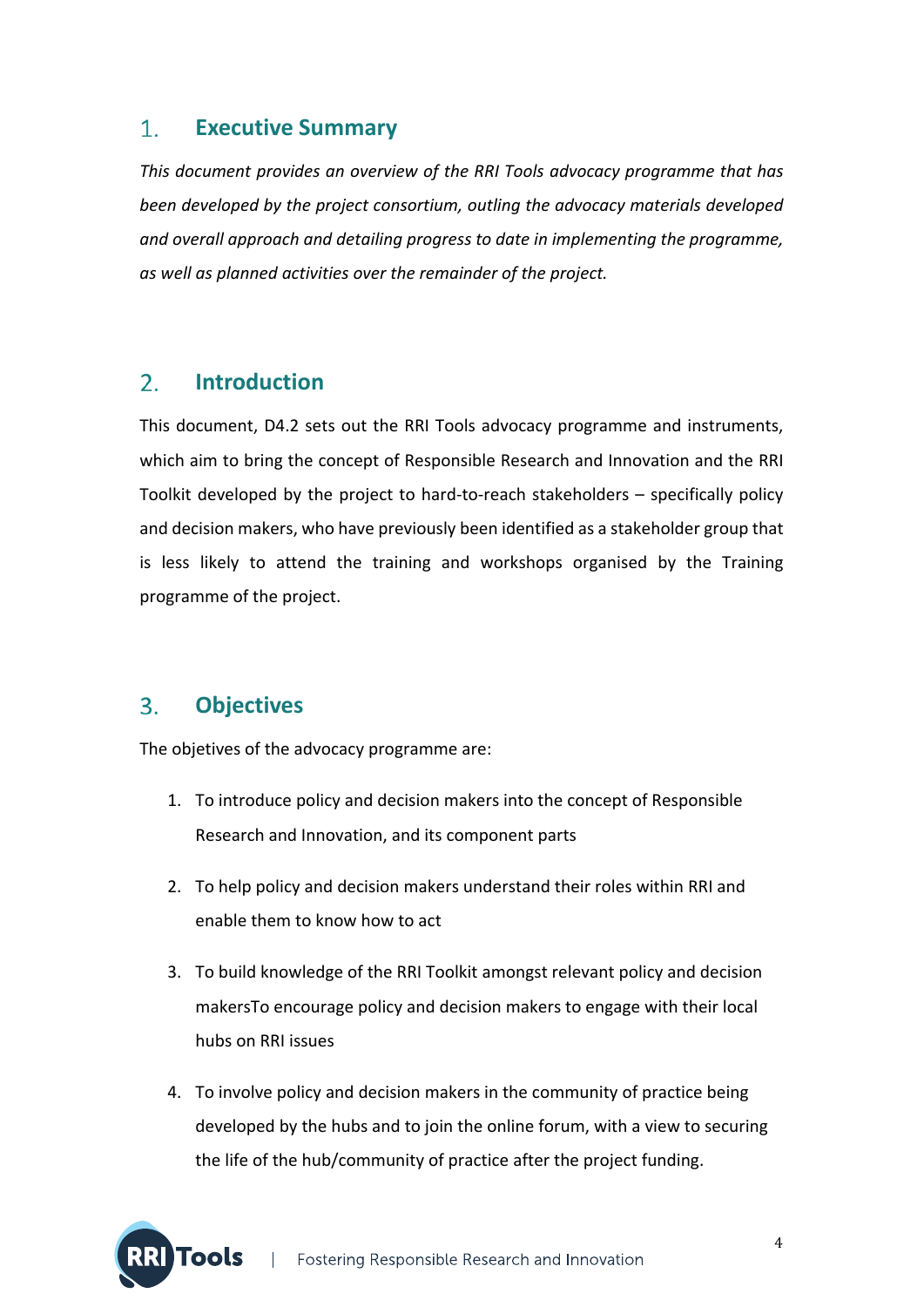#### **Target audience**  $\mathbf{4}$ .

- Policy and decisionmakers in national, regional and local government bodies and public institutions
- Policy and decision makers in European Commission

#### $5<sub>1</sub>$ **Activity to date**

The RRI Tools Advocacy strategy has been planned in two stages:

Stage 1: Prior to and during the development of the RRI Toolkit v1.0 (M12-27)

Stage 2: After the launching of the RRI Toolkit v1.0 and until the end of the project (M27‐M36)

# **5.1 Stage 1: Prior to and during the development of the RRI Toolkit v1.0 (M12‐27)**

During this stage, we aimed to enter into/maintain a dialogue with policymakers/stakeholders, such that they understand the concept and opportunities of RRI and why we were developing the Toolkit. We also aimed to collect feedback input into the Toolkit development, understand its value and feel a sense of ownership.

#### *Aims:*

- 1. To help hubs understand the policy landscape within which they are working
- 2. To build an awareness of RRI with policy and decision makers within national government bodies and public institutions and within EU
- 3. To maintain dialogue with stakeholders, elicit feedback on the RRI Toolkit development and to build/manage expectations about the Toolkit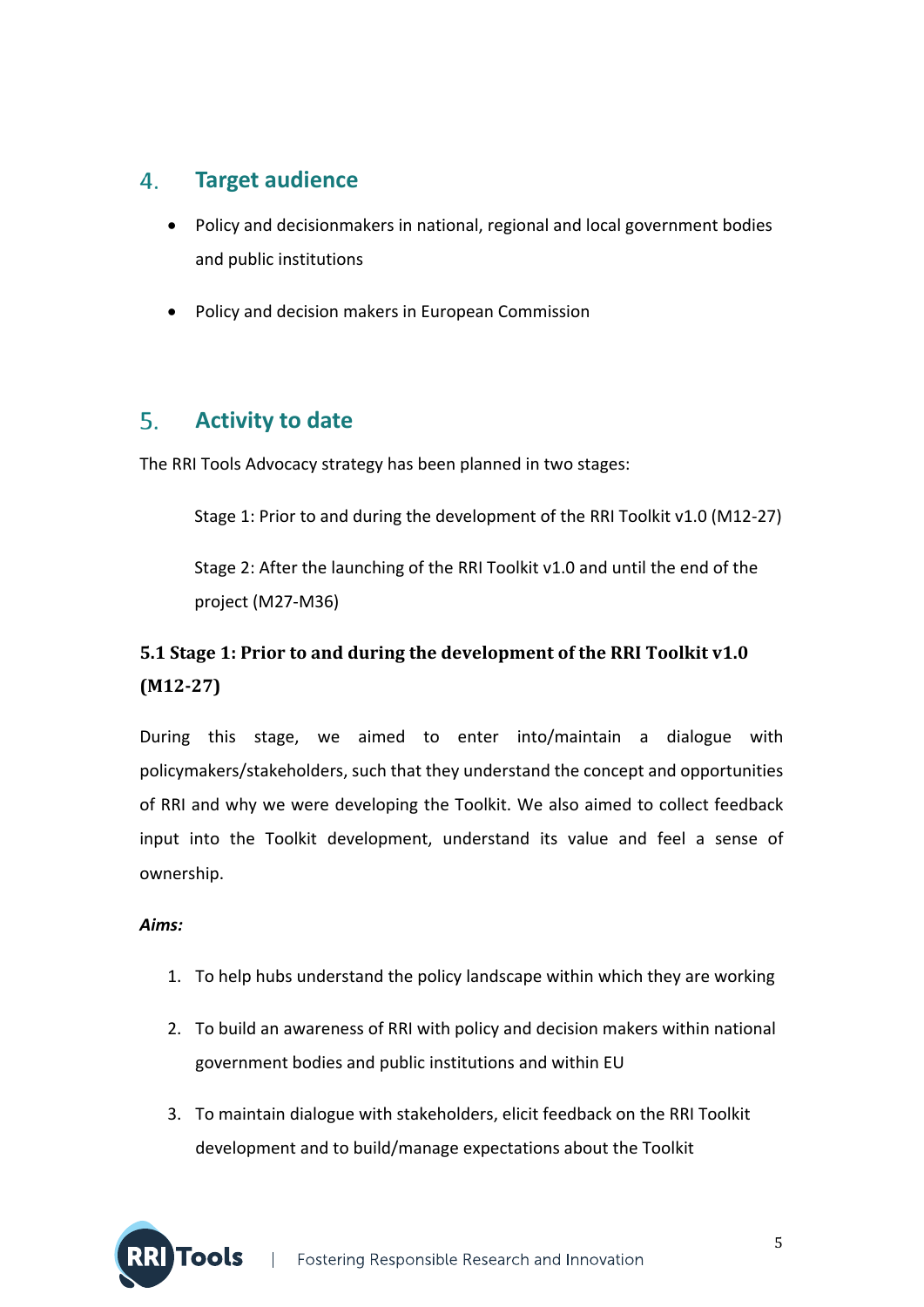4. To encourage hubs to support one another and share good practice

#### *Key messages*

- RRI means doing research differently but could bring significant benefits
- The RRI toolkit project is developing ways to support you in making these changes
- The RRI Hub is the place in our country where you can get help and advice on RRI
- You are a key part in making this happen and we want to hear your views on how we can support that

#### *Activities*

Prior to starting this Stage 1, during the first year of the project Within WP1&2, the RRI Tools Hubs received guidelines for the implementation of the stakeholder consultation in relation to RRI in their local contexts (D2.1 Guidelines for the implementation of the stakeholder consultation in relation to RRI). These Guidelines included a first step consisting on doing a mapping of stakeholders. This action served two main objectives: to identify the profiles of organisations and individuals that are target users of the RRI Toolkit, as well as to give an initial overview of the attitudes, needs and constraints of the five stakeholder groups.

Based on the stakholder mapping, the Hubs were asked to develop a list of the key **stakeholders** they wanted to target in this phase of activity.

The first activities that were organised were the **Stakeholder Consultation Workshops**, were the so called Second Spheres of the Hubs were established. These Spheres are constituted by key stakeholders in each country that act as multipliers. The workshops were organised following the methodology described in the D2.1 mentioned above. They took place during months 9 and 10 and aimed to ensure that the development of the RRI Toolkit took into account the users' needs and constrains. A total of more than 400 institutions from 30 countries were engaged and a final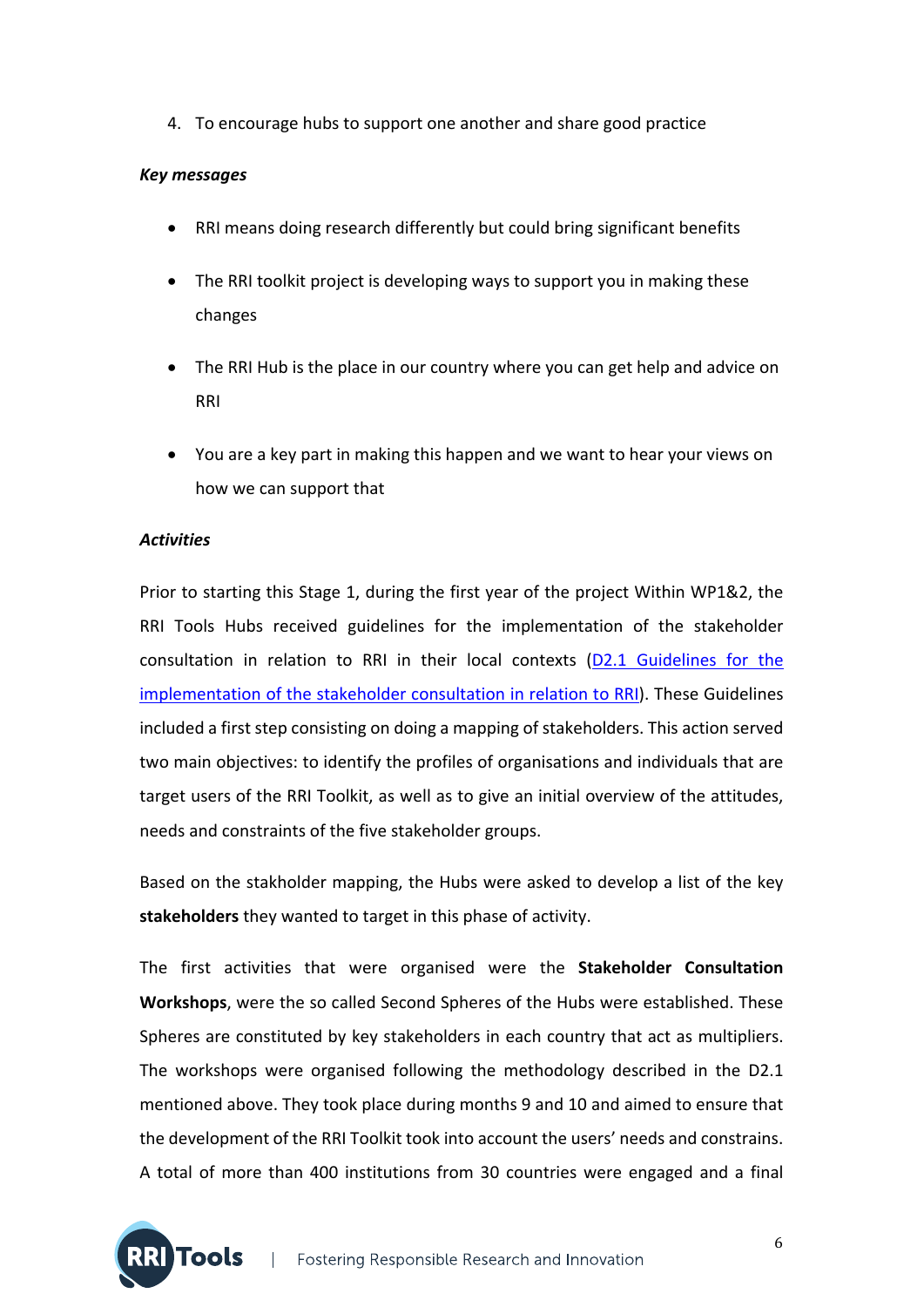report (D2.2 Report on the analysis of opportunities, obstacles and needs of the stakeholder groups in RRI practices in Europe) was published with the results of the consultation.

The creation of these second spheres was seen as the start of the **Community of Practice**. After the workshops, the Hubs maintained a continious communication and engagement plan with them, who contributed significantly to the dissemination of RRI and the RRI Tools project.

Actions mainly targeted to policy and decision makers at European level are prioritized for the advocacy plan of the project. Therefore, RRI Tools' partners participated in the EARMA (European Association of Research Managers and Administrators) Annual Meeting 2015 in Leiden. They gave an introductory talk on the principles of RRI and the project, and facilitated a participatory workshop were attendees were invited to reflect on Opportunities and Obstacles of implementing RRI.

EARMA represents the community of Research Managers and Administrators (RM&As) in Europe. Their members work in industry, academia, the public and private sectors and work with the EU Commission, national and international funding agencies. This community acts as a networking forum, a learning platform, and a place to share experiences and best practice among RM&As throughout EARMA and in the wider RM&A community.

EARMA is an active member of the wider international RM&A community and is a founding member of the International Network of Research Management Societies (INORMS). Their members work at the forefront of building the European Research Area. They form the interface between research funding organisations and the scientific community, bridging cultural and legal differences between countries, and between academia and industry, contributing to policy consultations, and managing the smooth running of research projects

Other target audiences mentioned above are policy and decisionmakers in national, regional and local government bodies and public institutions. Therefore, some actions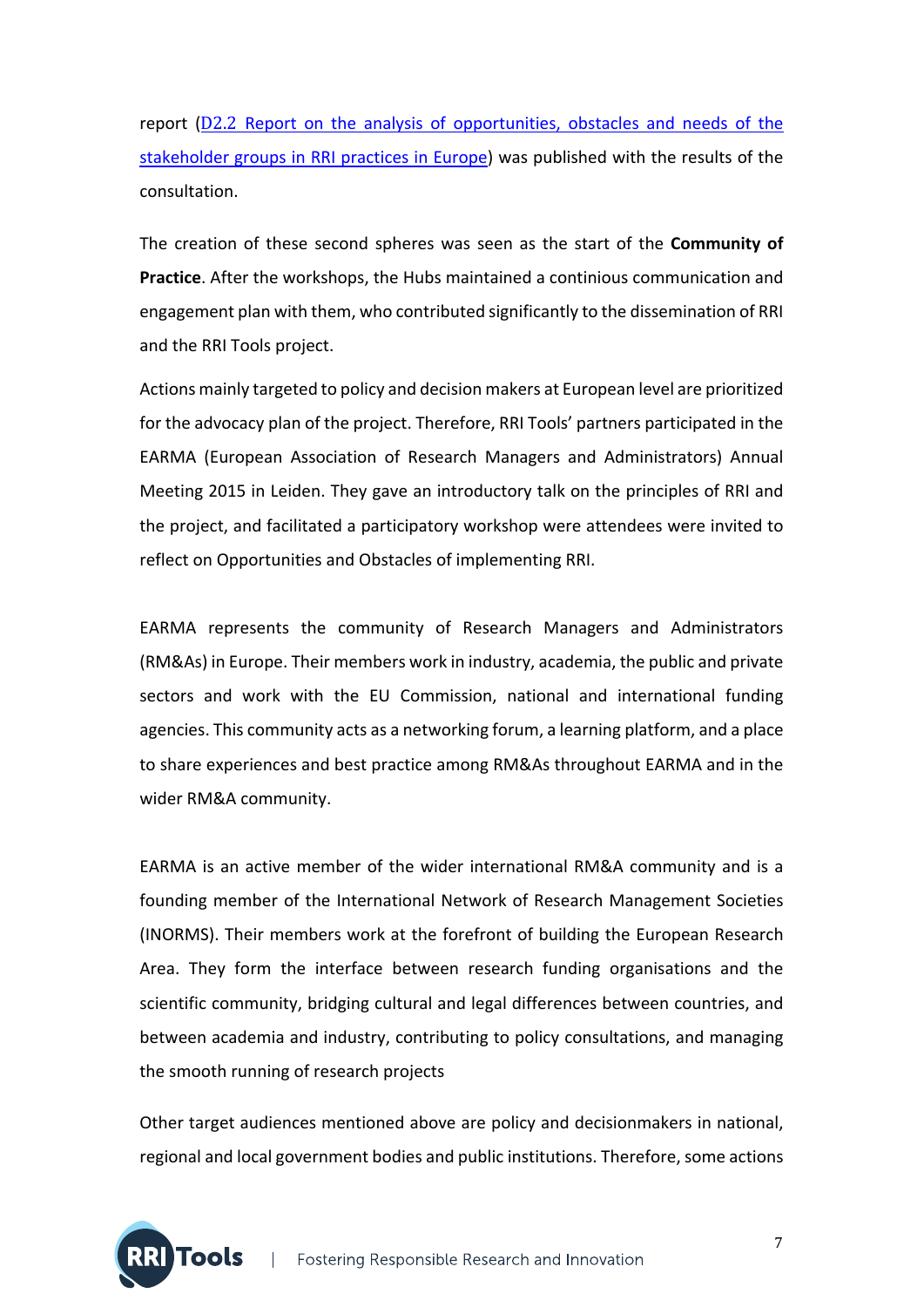aimed at the National Contact Points were also implemented. RRI Tools was presented in two National Contact Points Meetings in Tallin, Estonia (8 ‐10 June 2015) and in Madrid, Spain (9 December 2015).

During Stage one, and in concrete during the second year of the project (i.e. from M13‐M27) the Hubs were asked to to draw up a plan for contacting the key stakeholders and a regular series of events and meetings to engage with them. These plans were discussed and shared during a **Hubs meeting** that was organised in **Lisbon** on M16, where the Hubs had also the opportunity to invite members of their Second Sphere during a public event.

These plans included a wide range of activities to be organised with policy and decision makers. Find below some of the activities taking place over the last two years:

A seminar with the First Chamber of the **Swedish** to discuss the challenges and opportunities surrounding RRI in Sweden and Europe

Multi‐stakeholder workshop in **Berlin** organised with Hub member "Forschungswende". "What lessons can be learned from H2020 and RRI for the new German Hi‐Tech Research Strategy"

One‐to‐one meetings with senior **UK** government civil servants and politicians, to brief them on the importance of RRI and how it fits in with their portfolios

Meeting with representatives of Ministry of Science, **Montenegro** 

Meeting with the Minster of Science of **Republika Srpska** (Bosnia & Herzegovina)

**Fools** 

Meeting with the State Secretary for Science in **Serbia**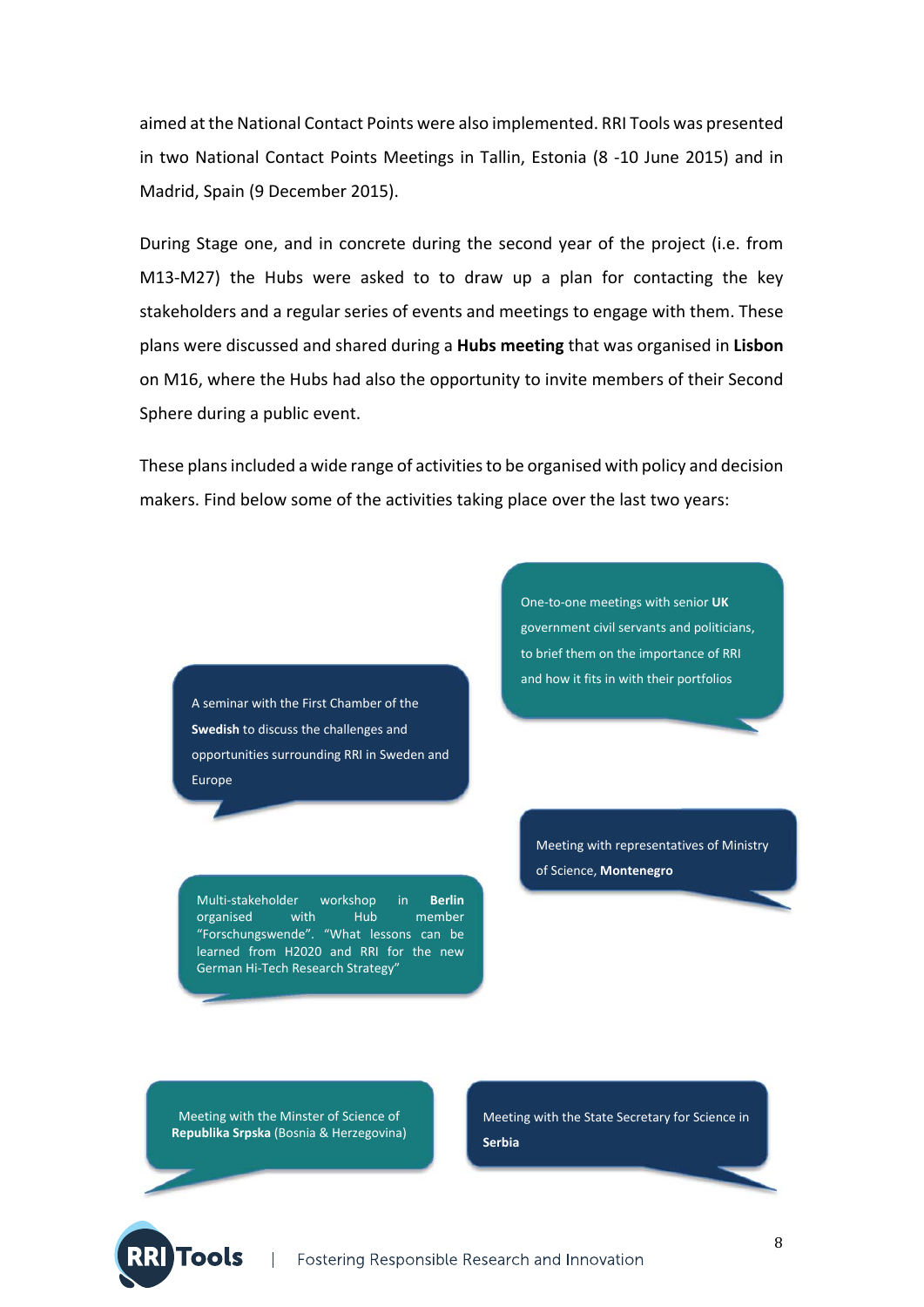Meeting with the **Flanders** department of Economy, Science and Innovation

31 meetings with representatives of the different stakeholders in **Spain**, with a main focus on policy and decision makers coming from industry & business, CSOs, university, research community, PE experts, etc.

Once a first beta version of the Toolkit had been developed, an **international meeting** was organised in Brussels during M23 where more than 80 policy and decision makers from 14 European countries met during two days to give feedback for the Toolkit. The RRI Tools External Experts Meeting meeting was held on 19‐20 November in Brussels (find the programme in Appendix 1). The attendees were mainly representatives of the R&I Community: EC officers, coordinators of other Responsible Research and Innovation (RRI) projects, representatives of different stakeholder groups, and key issue experts. During the meeting, they also discussed on how RRI Tools could be steered in the right direction to have the maximum impact possible. The methodologies used to facilitate the participatory activities are explained in detail at Appendix 2. After the event, a two-minute video with highlights of the event was published on social media. Photos of the High level meeting were also shared via flicker.

The feedback from that meeting was incorporated into the RRI Toolkit and finally a first version was published on M27. During that month all the Hubs organised intense **dissemination campaigns to annouce the launch of the RRI Toolkit**.

#### **Stage 2: Post Tools development (M27‐M36)**

*Aims:*

1. To build knowledge of the Responsible Research and Innovation (RRI) Toolkit amongst relevant policy and decision makers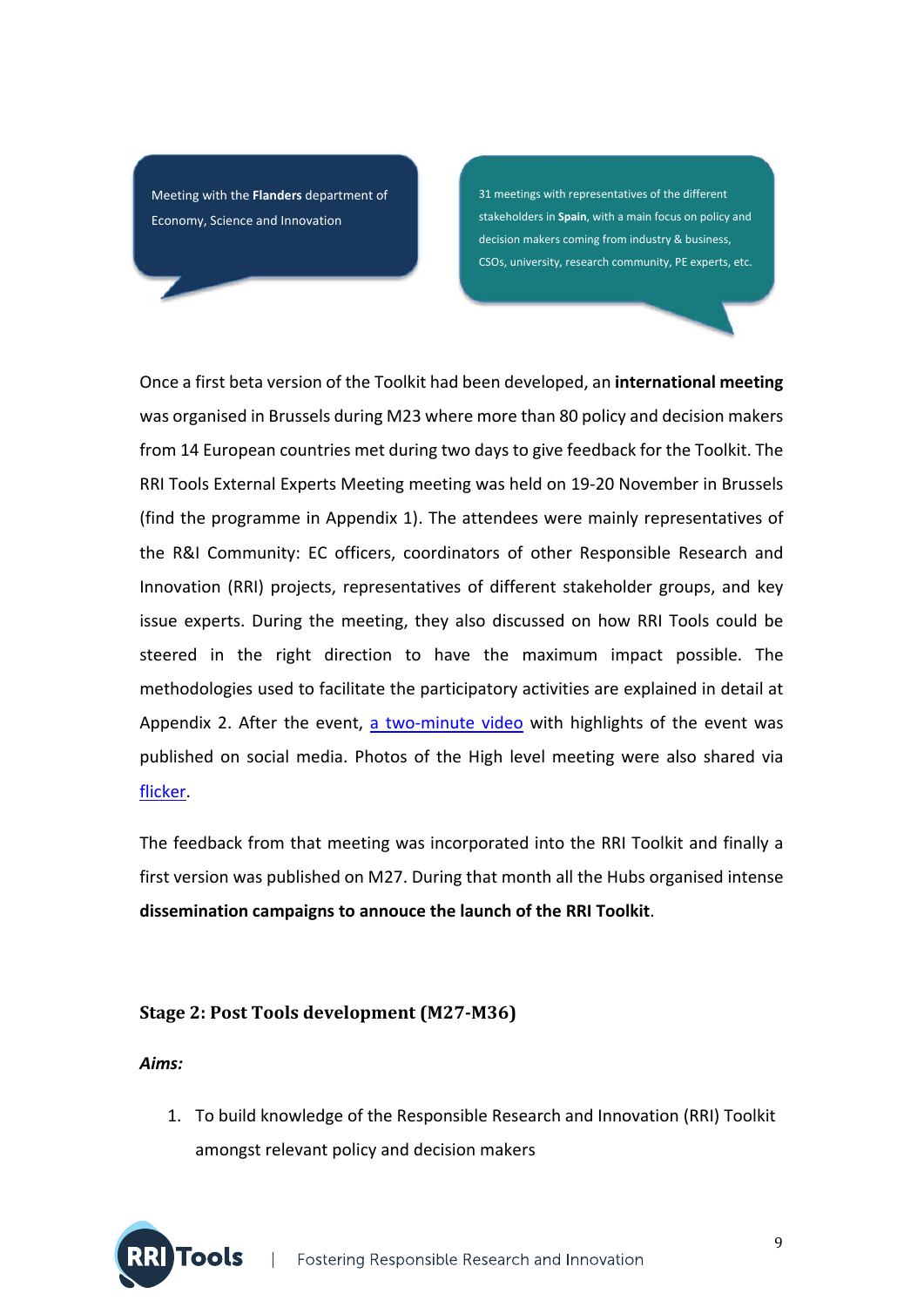- 2. To help policy and decision makers understand their roles within RRI and enable them to know how to act
- 3. To encourage policymakers to engage with their local hubs on RRI issues
- 4. To involve policymakers in the community of practice being developed by the hubs and to join the online forum, with a view to securing the life of the hub/community of practice after the project funding.

#### *Messages:*

- RRI means doing research differently but could bring significant benefits
- The RRI toolkit offers ways to support you in playing your part in making these changes
- The RRI Hub is the place in your country (and Europe) where you can get help and advice on RRI

#### *Actions:*

From the launch of the toolkit onwards, the advocacy programme has been designed to run alongside the training workshops, with the aim of bringing the toolkit to hard‐ to‐reach stakeholders described above.

Hubs have been asked to develop a **new version** of their local **advocacy plan**, involving at least 10 advocacy meetings over the final year. They have also been asked to give thought to the target audience, in light of their work to attract the range of stakeholders to the training workshops.

These new plans included a wide range of activities to be organised with policy and decision makers. Find below some of the activities foreseen until the end of the project:

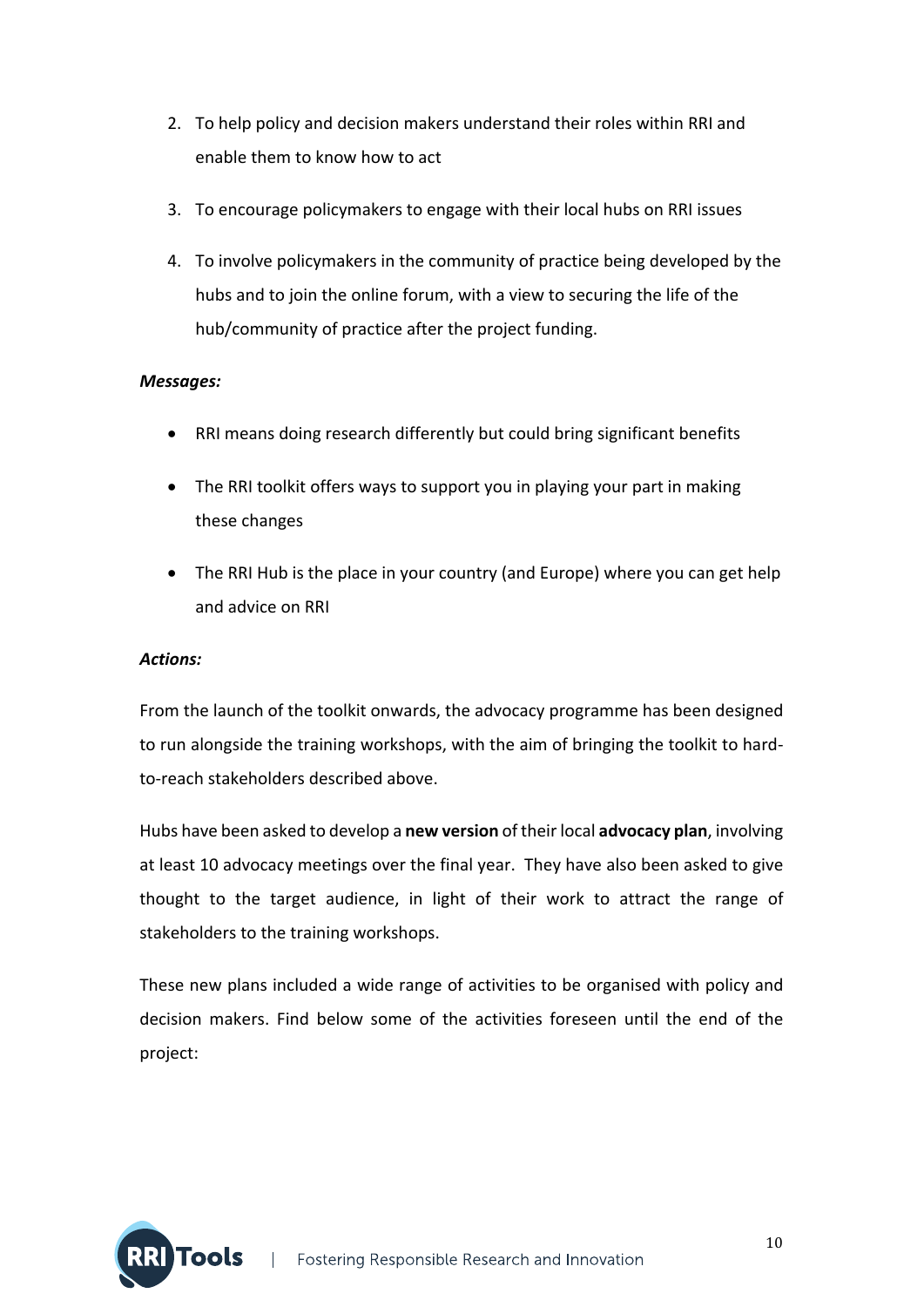Meeting with representatives of Chamber of Commerce and Industry of Belgrade and Serbia

Ceremony in autumn 2016 of the European Foundations award on Responsible research and innovation: collect, assess, reward and communicate about Europe's best practices in responsible research.

KBF will develop two pilots with researchers, patients, carers, funders and pharma patients, carers, funders and pharma<br>industry and pharma and pharma and pharma and the Meeting with the Association of French<br>Begions to foster PPI

Regions to foster RRI

Meetings with main representatives of Institutions governing research in **Spain**. Outcomes: they are leading to synergies for new training and dissemination activites in addition to the ones previously planned for the HUB

Hub coordinators are currently working on the update of their advocacy plans for 2016. More details of one-to-one advocacy meetings foreseen thorugout this year will be provided in deliverable 4.3. Simultaniously, Hubs are also implementing their training programmes, which will lead to over 50 training events all around Europe (further details on training events can be found in deliverable 4.1). 

#### 6. **Support for Hubs**

A range of support has been offered to the Hubs in their advocacy work:

 Assessment (peer to peer and from the advocacy team) during the **Consortium meetings** and the **Hubs meeting** organised in Lisbon in M16.A regularseries of **'hub‐chats'** which are skype calls in which groups of hubs 'meet' with the hub-coordination team and the advocacy team, to discuss any issues that are arising in their programmes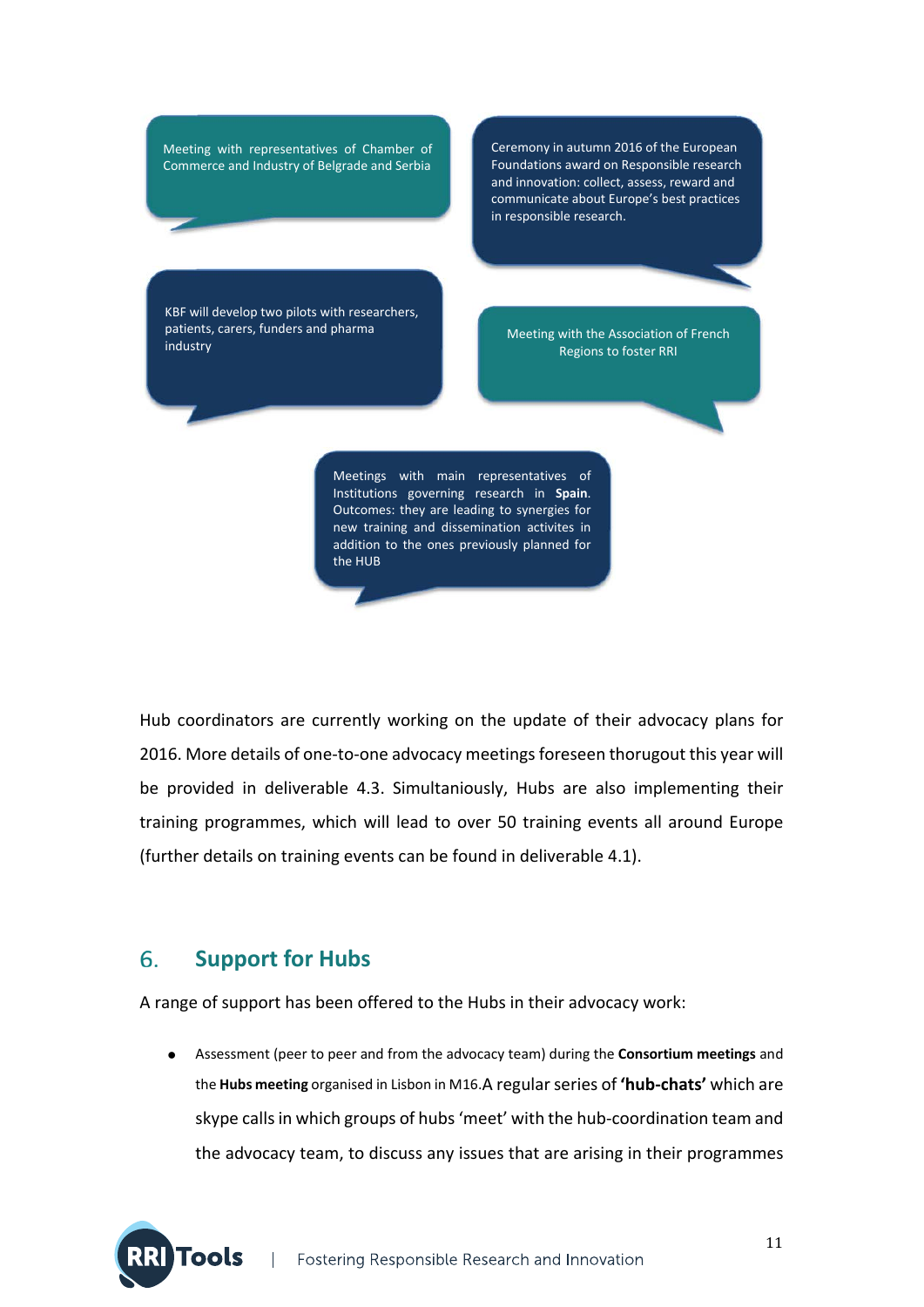and to share successes

- Clear **guidelines** on what the hubs should be aiming to achieve and where to find help to achieve that (appendix 3).
- Regular monitoring and **one to one feedback** and advice on advocacy plans
- A "**Guide to Advocating on RRI**" has been produced to give practical advice to hubs (appendix 4).
- The **train the trainers (T3) workshop**, which took place in M26, included a half‐day session on advocacy and communicating with policymakers. In particular, we received a training presentation from the Head of Policy at the Wellcome Trust on "How to advocate" and the material from this presentation is available to hubs. A **further T3 workshop** to be held on on M31 in Barcelona will support advocacy work further.

#### $7<sub>1</sub>$ **Monitoring and Documenting Advocacy meetings**

Apart from the two Training, advocacy and dissemination Plans that the Hubs have elaborated, Hubs are also asked to document their advocacy meetings, with a view to reviewing these on a six‐monthly basis. The monitoring form is attached as Appendix 5. As well as documenting the advocacy meetings, the form is designed to enhance the effectiveness of the meetings, encouraging hubs to document and consider follow up actions, as appropriate. Feedback is also given during the hub‐chat meetings on an ongoing basis.

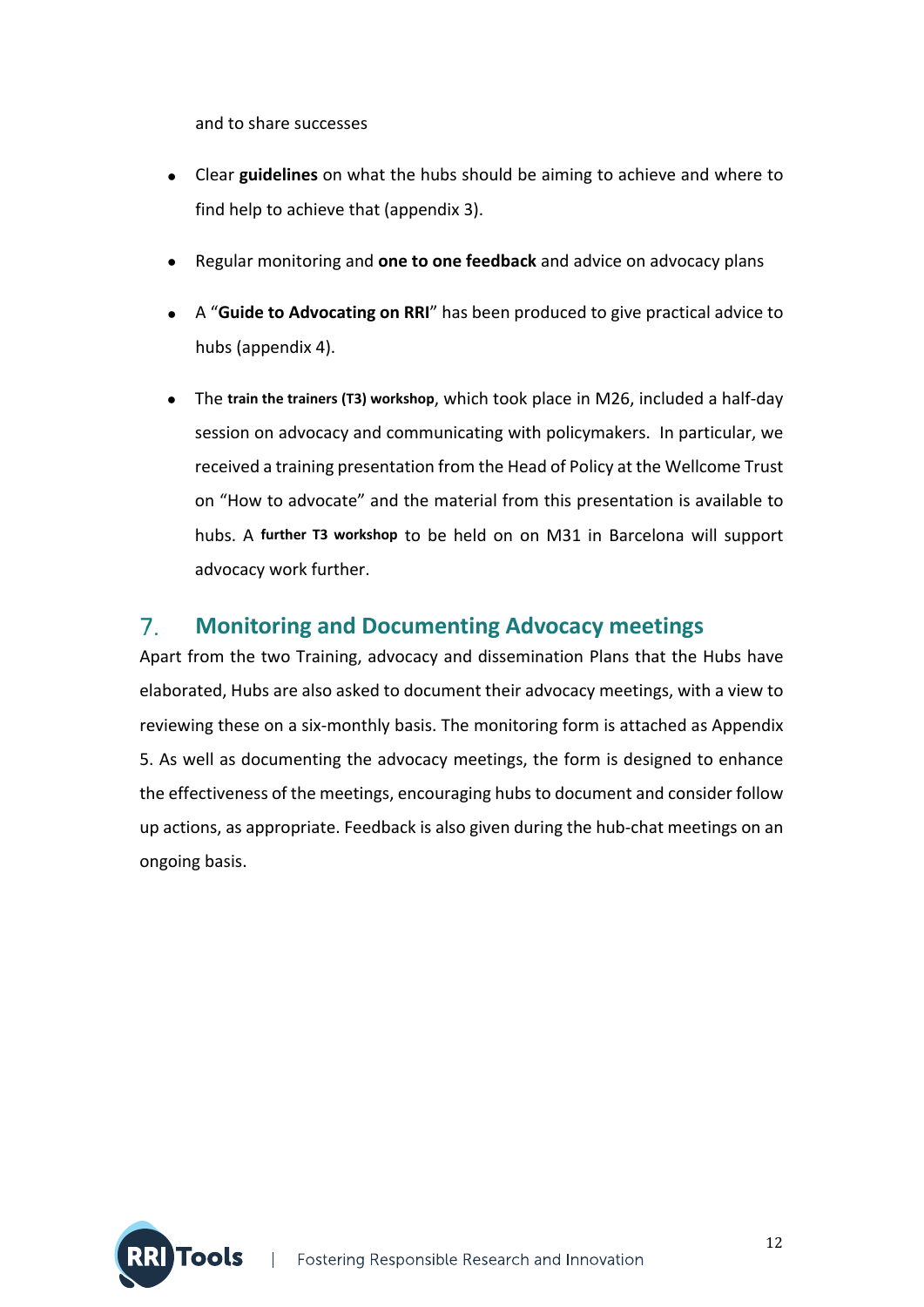# **Appendixes**

# **Appendix 1: Programme of the Shaping the RRI Toolkit External Experts Meeting**

# RRI Tools. Towards a better future through Responsible Research and Innovation

*November 19th – November 20th 2015. Cervantes Institute, Brussels*

| <b>November</b><br>19 <sub>th</sub> | 1st Day of the Conference                                                                                                                                                                                                 |  |
|-------------------------------------|---------------------------------------------------------------------------------------------------------------------------------------------------------------------------------------------------------------------------|--|
| 10:00-10:30                         | Registration and coffee                                                                                                                                                                                                   |  |
| 10:30-11:00                         | <b>Welcoming Remarks</b><br>Mr. Peter Droell, Director - Innovation Union and European Research Area,<br>Directorate-General for Research and Innovation, European Commission.                                            |  |
|                                     | Mr. Ignasi López Verdeguer, Director of the Department of Science of "la<br>Caixa" Foundation.                                                                                                                            |  |
| 11:00-11:25                         | What you do when you do RRI<br>Prof. Jacqueline Broerse, Director of the Athena Institute, VU University<br>Amsterdam                                                                                                     |  |
| 11:25-11:45                         | Coffee break                                                                                                                                                                                                              |  |
| 11:45-12:15                         | RRI in Europe: from needs through promising practices to training in<br><b>RRI</b><br>Prof. Steve Miller, Professor of Science Communication, Department of<br>Science and Technology Studies, University College London. |  |
| 12:15-13:00                         | <b>Into the Toolkit</b><br>Dr. Daniel Garcia, Department of Science of "la Caixa" Foundation.                                                                                                                             |  |
| $13:00 - 14:00$                     | Lunch                                                                                                                                                                                                                     |  |
| 14:00-15:40                         | The RRI Toolkit in practice I: Accessing its contents                                                                                                                                                                     |  |
| $14:00 - 14:10$                     | General introduction to the working sessions                                                                                                                                                                              |  |
|                                     | Ms. Rosina Malagrida, Head of Public Engagement on Health Research,<br>Institut de Recerca de la Sida IrsiCaixa.                                                                                                          |  |
|                                     | Parallel working sessions to analyse and provide feedback on the RRI Toolkit<br>from diverse angles. Analysis of challenges and resources for each<br>stakeholder group and policy agenda                                 |  |
| $14:10 - 14:55$                     | I.A. Entering the RRI Toolkit as one stakeholder                                                                                                                                                                          |  |
| $14:55 - 15:40$                     | I.B. Entering the RRI Toolkit by each policy agenda                                                                                                                                                                       |  |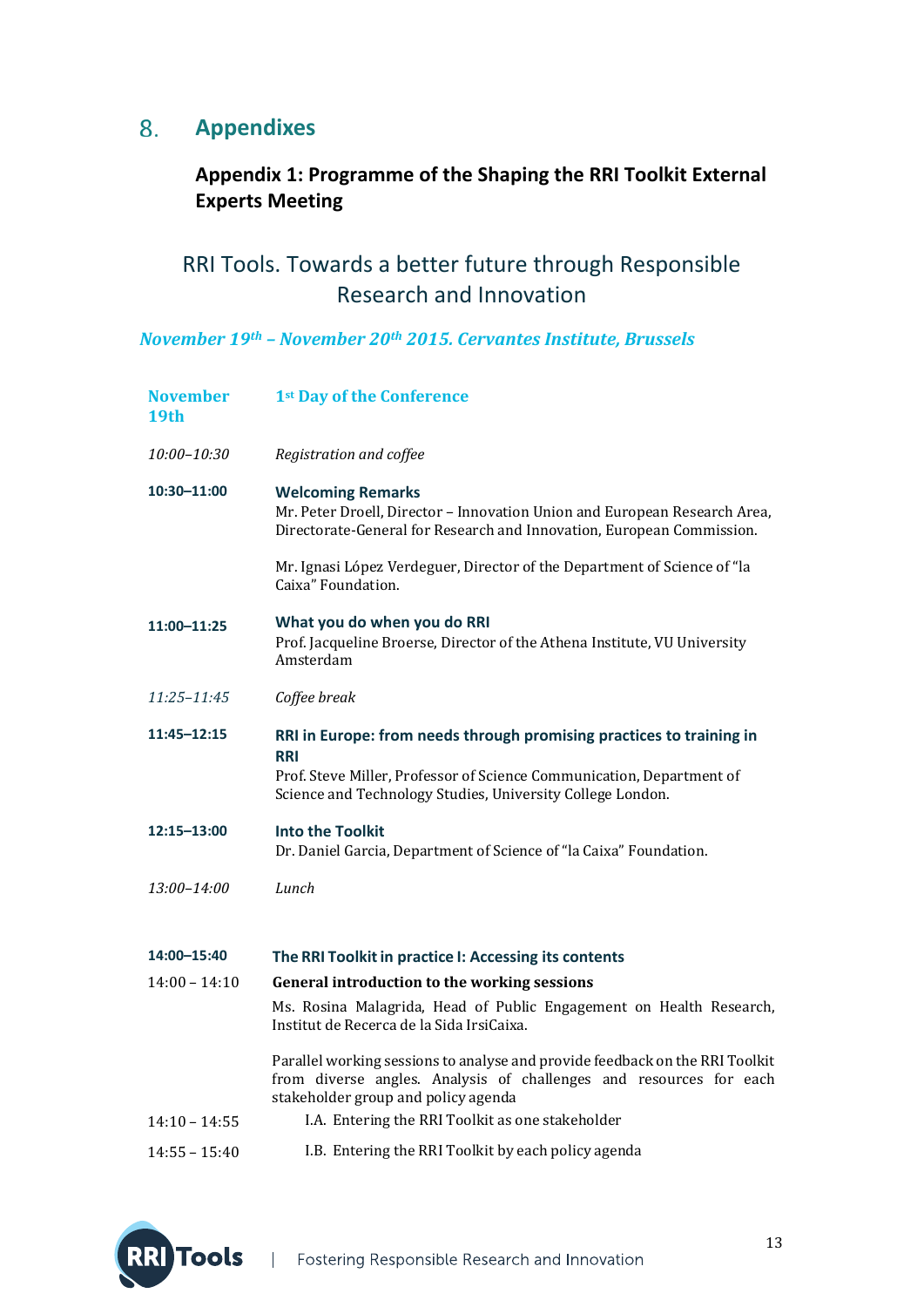| $15:40 - 16:00$ | Coffee break |
|-----------------|--------------|
|-----------------|--------------|

#### **16:00–17:30 The RRI Toolkit in practice II: Working on scenarios**

 Parallel working sessions to analyse and provide feedback on the RRI Toolkit under different scenarios. 

- II.A. Setting research agendas in different contexts. Moderated by King Baudouin Foundation
- II.B. Creating a framework to encourage and support RRI at universities and research centres. Moderated by University College London
- II.C. Designing a project proposal aligned with the RRI principles. Moderated by Athena Institute and Euroscience
- II.D.Innovating in a more sustainable and socially acceptable way. Moderated by European Business Network
- II.E. Introducing R&I responsibility at formal and informal education. Moderated by Ecsite, European Schoolnet and Experimentarium.
- II.F. Co-creating community-based participatory research. Moderated by Bonn Science Shop

#### **17:30–18:00 Plenary discussion and wrap up**

*19:00 Dinner at Hotel Bloom ‐ Rue Royale 250, 1210, Brussels*

#### **November 2nd Day of the Conference**

**20th** 

*8:30–9:00 Arrivals and coffee*

#### **9:00–10:30 Round table – The future of RRI.**

- Mr. Philippe Galliay, Head of Sector for Responsible Research and Innovation in H2020, DG Research & Innovation, European Commission.
- Claudia Neubauer, Fondation Charles Léopold Mayer
- Gerrit Rauws, Director at King Baudouin Foundation
- Gema Revuelta, Director of the Studies Center on Science, Communication and Society, University Pompeu Fabra. Coordinator of the HEIRRI project.
- Prof. Dr. Arie Rip, Professor of Philosophy of Science and Technology in the School of Management and Governance of the University of Twent
- Hilary Sutcliffe, Director of MATTER

Moderator: Jean Pierre Alix, Euroscience.

*10:30–11:00 Coffee break*

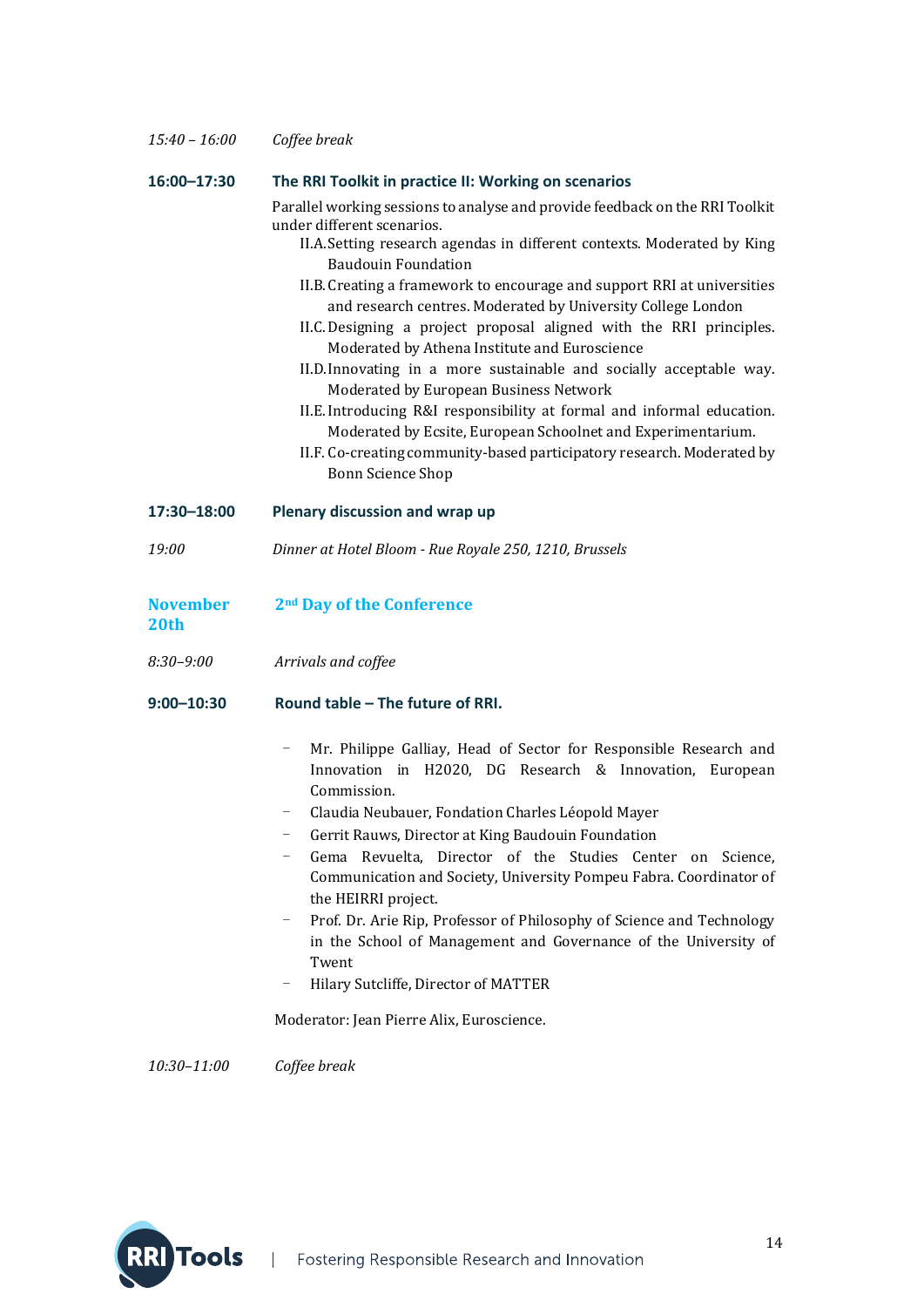#### **11:00–12:30 Avenues for collaboration**

Parallel working sessions to design ways on how the projects of the attendees and RRI Tools can work together during 2016. Attendees are invited to bring and share information on the actions, resources, and events of their own projects during these parallel working sessions.

8.1.1. **A\_Deepening the understanding of RRI.** How to advance on establishing an RRI framework, quality criteria and assessment tools.

**8.1.2.** Moderators: Athena Institute and Centre for Social Innovation.

**B\_Training on RRI.** How to share resources and join forces on the training of RRI and its diverse aspects.

Moderated by University College London.

**C\_Spreading the word on RRI.** How can we mutually benefit: opportunities for cross-collaboration in upcoming advocacy and dissemination actions.

Moderated by Euroscience

**D\_New tools for RRI** Which other tools to foster RRI among the different stakeholders are currently under development or urgently needed.

Moderated by "la Caixa" Foundation

**12:30–13:00 Wrap up**.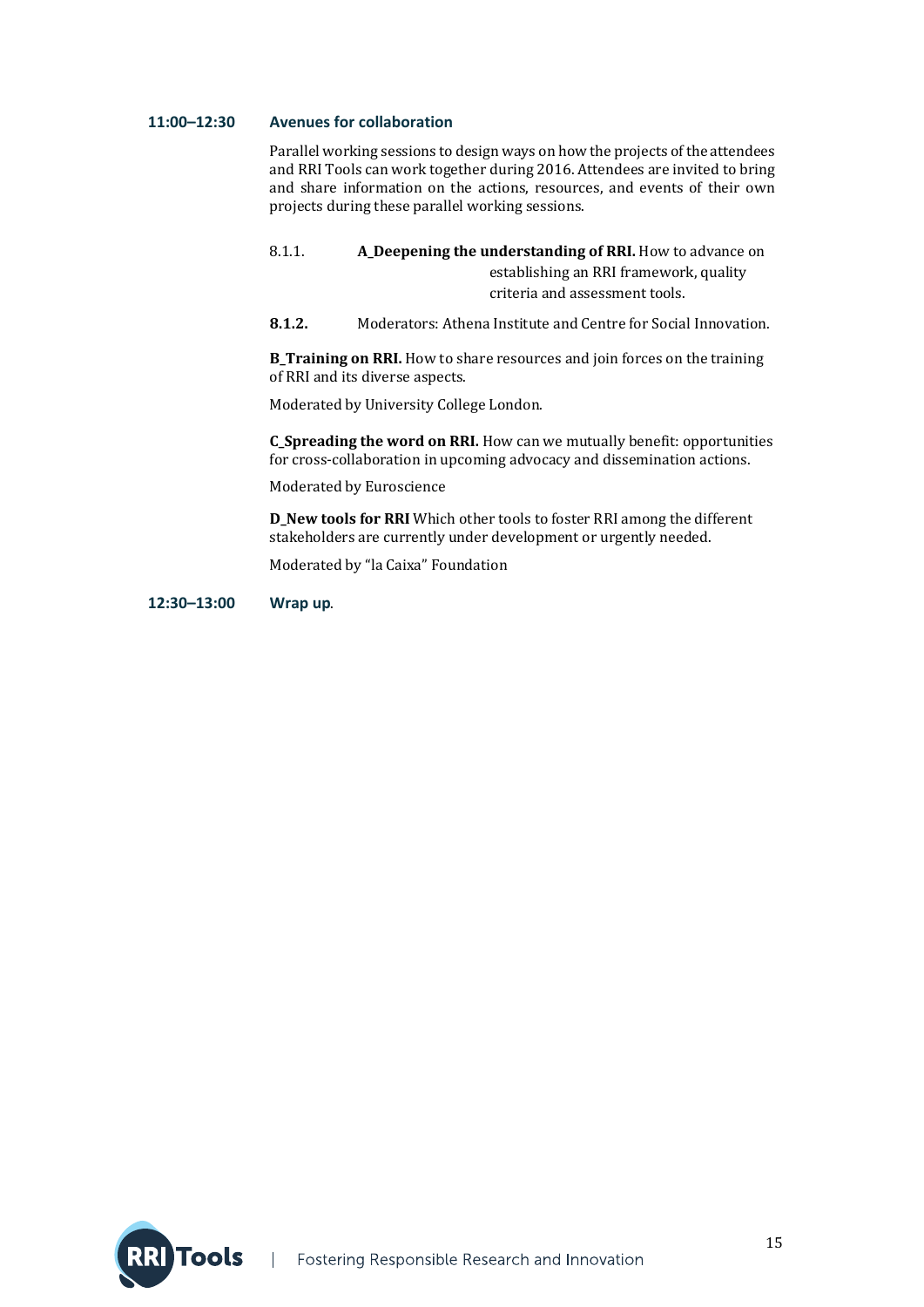**Appendix 2: World Café Discussion methodology**

# World Café Discussion activity

*Developed by IrsiCaixa Facilitated by IrsiCaixa and partners RRI TOOLS External Expert meeting, Brussels 19‐20 November 2015*

**Theme: Exploring the RRI Toolkit and putting it into practice in different scenarios**

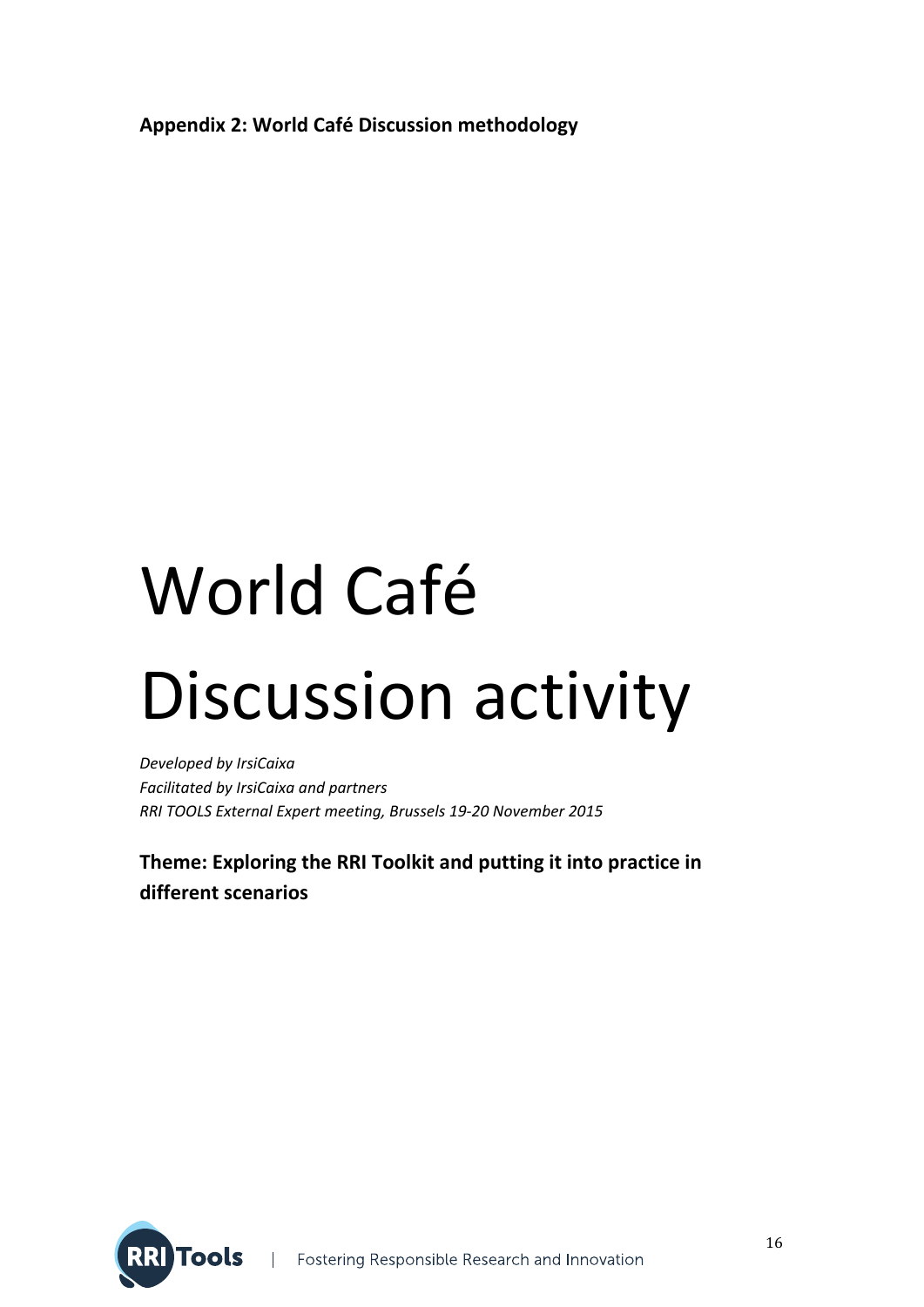# **Table Facilitators and rapporters<sup>1</sup>:**

| Round 1 (stakeholder tables) <sup>2</sup> |                                                                                                                                                            | Round 1 (PA tables)                |                                                    | Round 2 (scenarios)                                                                                                  |                                                                     |
|-------------------------------------------|------------------------------------------------------------------------------------------------------------------------------------------------------------|------------------------------------|----------------------------------------------------|----------------------------------------------------------------------------------------------------------------------|---------------------------------------------------------------------|
| <b>Business &amp;</b><br><b>Industry</b>  | European<br><b>Business</b><br>Network (EBN)<br>(Room 7, 2nd<br>floor)                                                                                     | Governance                         | <b>KBF</b><br>(Room 6,<br>2nd<br>floor)            | the<br>Setting<br><b>Research</b><br><b>Agendas</b><br>in<br>different contexts                                      | <b>KBF</b><br>(Room 3, 1st<br>floor)                                |
| <b>Researchers</b>                        | Euroscience &<br>Athena<br>(Room 5, 1st floor)                                                                                                             | <b>Ethics</b>                      | Athena<br>(Room<br>3 <sub>r</sub><br>1st<br>floor) | Creating<br>a<br>framework<br>to<br>and<br>encourage<br>support RRI<br>at<br>universities<br>and<br>research centres | <b>UCL</b><br>(Room 4, 1st<br>floor)                                |
| <b>Policy</b><br><b>Makers</b>            | University<br>College London<br>(UCL)<br>(Room 3, 1st floor)                                                                                               | Open<br><b>Access</b>              | Cariplo<br>Foundation<br>(Room 7, 2nd<br>floor)    | Designing<br>a<br>project proposal<br>aligned with the<br><b>RRI</b> principles                                      | Euroscience<br>& Athena<br>(Room 5, 1st<br>Floor)                   |
| <b>CSOs</b>                               | WilaBonn<br>(Room 6, 2nd<br>floor)                                                                                                                         | <b>Science</b><br><b>Education</b> | <b>EUN and ECSITE</b><br>(Room 5, 1st<br>floor)    | Innovating in a<br>more sustainable<br>socially<br>and<br>acceptable way                                             | EBN<br>(Room 6, 2nd<br>floor)                                       |
| <b>Educators</b>                          | Eropean<br>SchoolNet (EUN) &<br>European<br>Networks of<br><b>Science Centres</b><br>and Museums<br>(ECSITE) and<br>Experimentarium<br>(Room 4, 1st floor) | Gender<br>equality                 | Experimentarium<br>(Room 8, 2nd<br>floor)          | Introducing RRI at<br>formal<br>and<br>informal<br>education                                                         | EUN, ECSITE<br>and<br>Experiment<br>arium<br>(Room 7,<br>2nd floor) |
|                                           |                                                                                                                                                            | <b>Public</b><br><b>Engagement</b> | <b>IrsiCaixa</b><br>(Room<br>4,<br>1st<br>floor)   | Co-creating<br>community based<br>participatory<br>research                                                          | WilaBonn<br>(Room 8,<br>2nd floor)                                  |

 

**RRI** Tools

<sup>&</sup>lt;sup>1</sup> (Need: Computers for every couple, rent extra ones just in case. Extra tables for facilitators. Hour glasses. And other needs identified below. Facilitators will always have one spare Flipchart for general comments.). Rapporters: assure that the conclusions on the flipcharts and post its are understandable. Take pictures of the results and send them together with a *word document with the main conclusions before the 1st of December.*

<sup>2</sup> *The distribution of these first stakeholder tables will already be done by the Coordinating Team. The rest of tables will not be previously distributed.*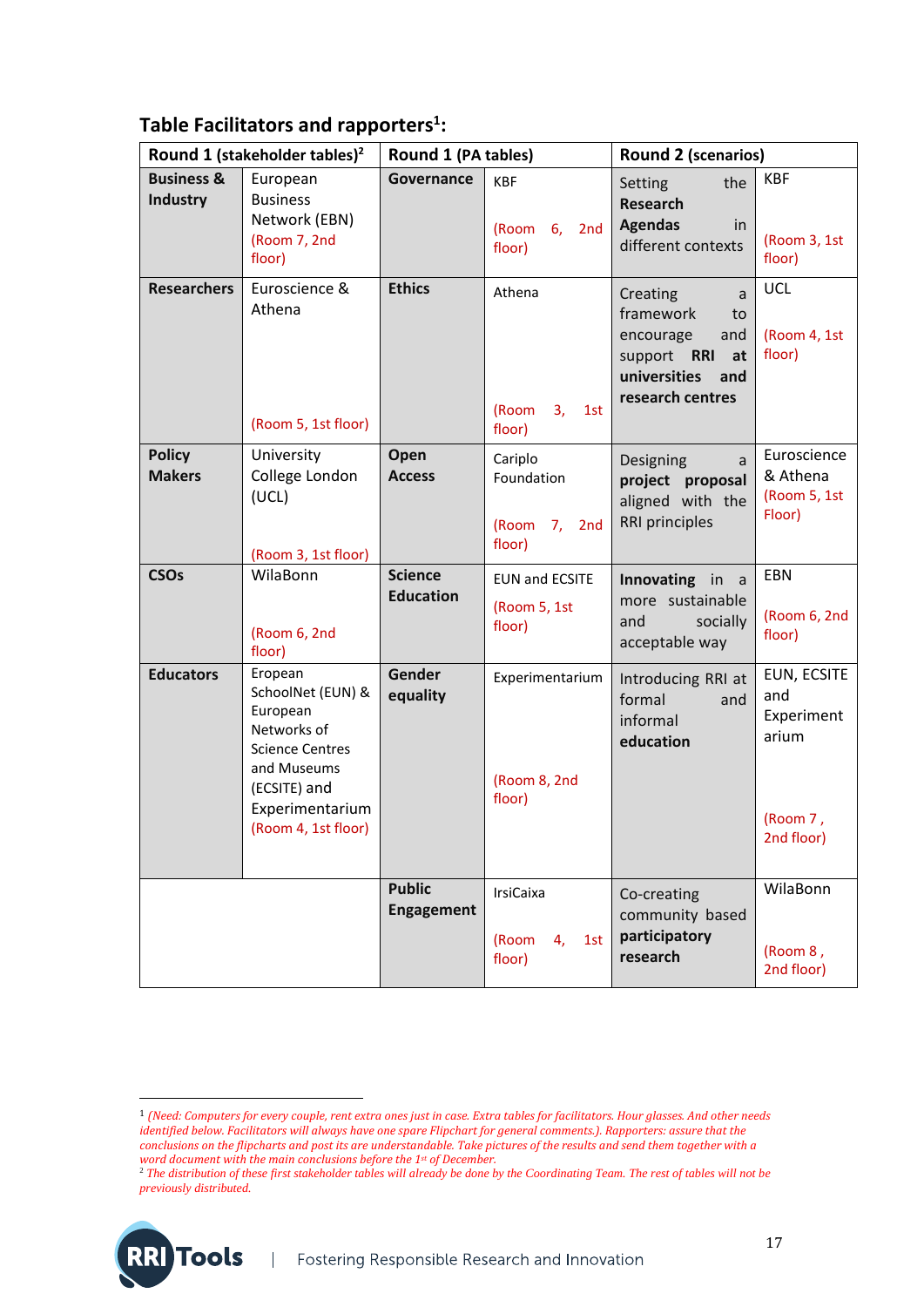#### **Presentation**

Welcome to the World Café Discussion Activity. Today's discussions are divided in two rounds and you will be seated at different tables with different experts and different subjects to discuss. Below you will find the timetable.

In a first round, you will work in a table where all participants will belong to one sort of stakeholder and all together, you will give feedback on the **introductory pages for stakeholders** developed by RRI Tools, i.e. the so called stakeholder landings. You will latter move to another table to join policy agenda experts. Again, you will analyze the **introductory pages for the policy agendas** (PA) identified by the EC (public engagement, open access, gender equality, ethics, governance and science education), i.e. the PA landings. During a second round, you will join a multistakeholder table where you will put the toolkit<sup>3</sup> into practice to analyze its usefulness in a concrete **scenario**.

The **discussion** follows a sequence of questions and exercises. This sequence is presented and explained in this guideline. The guideline helps you and the other participants to exchange ideas about the topic and create the end product of each discussion table. You will be assisted in this task by a table **facilitator**.

Please carefully read the questions for yourself and discuss them with the group. Allow the table facilitator to guide you through it. Respect everybody's contribution, as it is valuable to the discussion. Enjoy the exchange of ideas!

 

<sup>&</sup>lt;sup>3</sup> To enter the Toolkit: http://int-flc4.everisdigitalchannels.com/toolkit# Login: administrador Password: PQXQyB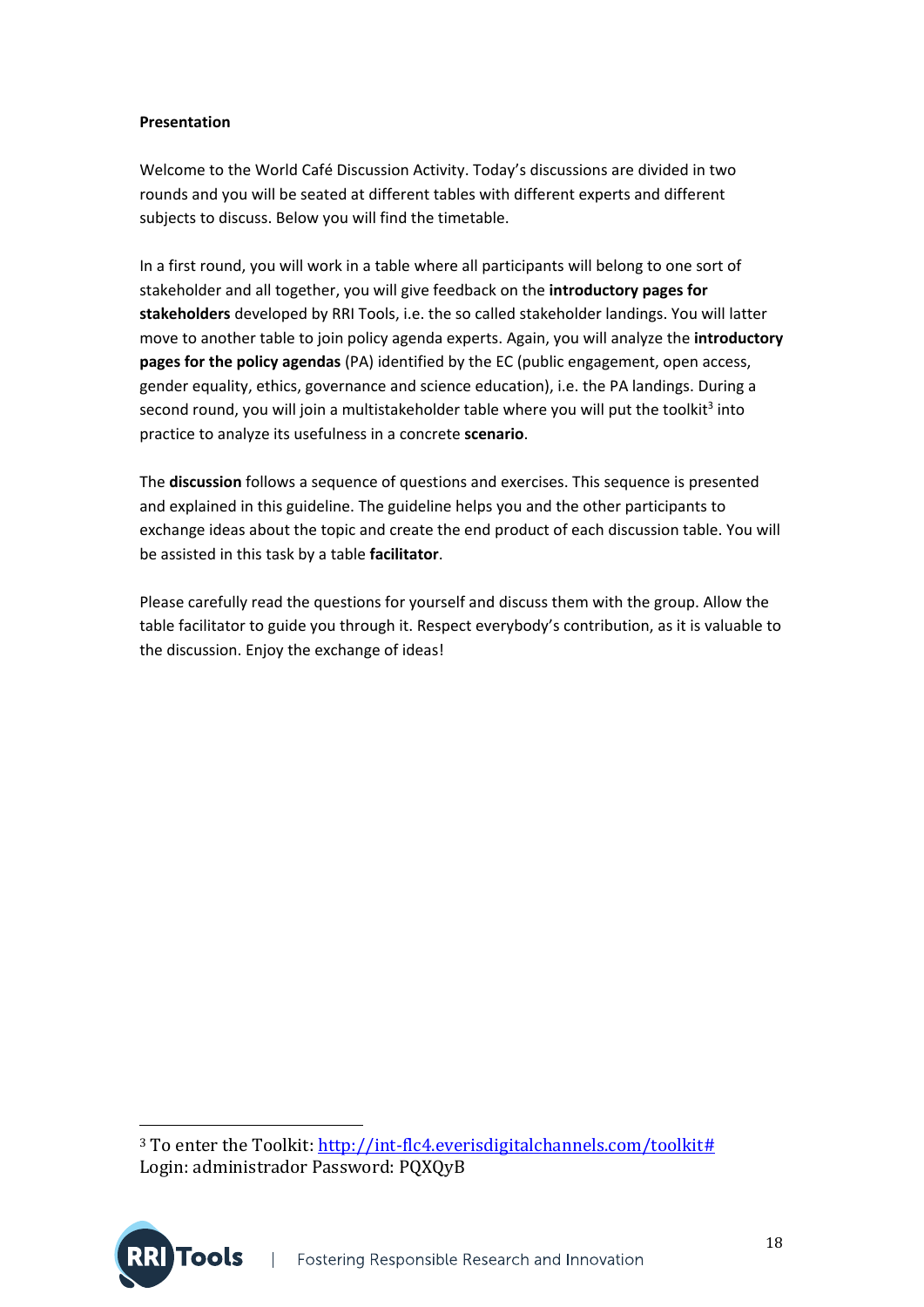#### **Programme The RRI Toolkit in practice I: First exploration (in two different tables)**

| <b>1st Discussion round</b> |                                            | <b>Activity</b>                                                      | <b>Time schedule</b> | Page |
|-----------------------------|--------------------------------------------|----------------------------------------------------------------------|----------------------|------|
| 14.00                       | <b>First exploration</b><br>of the Toolkit | Personal introduction                                                | 10 min.              | 5    |
|                             | (stakeholder<br>tables)                    | Introduction of the Toolkit for<br>your stakeholder                  | $10$ min.            |      |
|                             |                                            | Question 1. Entering the RRI<br>Toolkit as one stakeholder           | 20 min.              |      |
| 14.40                       | Move to PA<br>tables                       |                                                                      | 10 min.              |      |
| 14.50                       | <b>Further</b>                             | Personal introduction                                                | 10 min.              | 6    |
|                             | exploration<br>(policy agenda<br>tables):  | Introduction of the Toolkit for<br>your Policy Agenda                | 10 min.              |      |
|                             |                                            | Question 2. Entering the RRI<br>Toolkit through one Policy<br>Agenda | 20 min.              |      |
| 15.30                       | <b>Break</b>                               | Coffee and tea                                                       | 20 min.              |      |

#### **The RRI Toolkit II: Working on scenarios**

| <b>2nd Discussion round</b> |                                              | <b>Activity</b>                                                                                                                                                              | Time schedule      | Page  |
|-----------------------------|----------------------------------------------|------------------------------------------------------------------------------------------------------------------------------------------------------------------------------|--------------------|-------|
| 16.00                       | <b>First exploration</b><br>of the scenarios | Introduction of the scenario by<br>facilitator                                                                                                                               | 10 min.            | 7     |
|                             | and the toolkit<br>(scenario tables)         | Question 1. Defining the work<br>plan of the scenario and the<br>resources needed to implement<br>it                                                                         | 30 min.            | 7     |
|                             | <b>Further</b><br>exploration                | Questions 2 & 3. How the RRI<br>Toolkit helps actors in each<br>scenario & how to enrich the<br>Toolkit for your scenario<br>Question 4. Share the results<br>with the group | 30 min.<br>20 min. | $7-9$ |

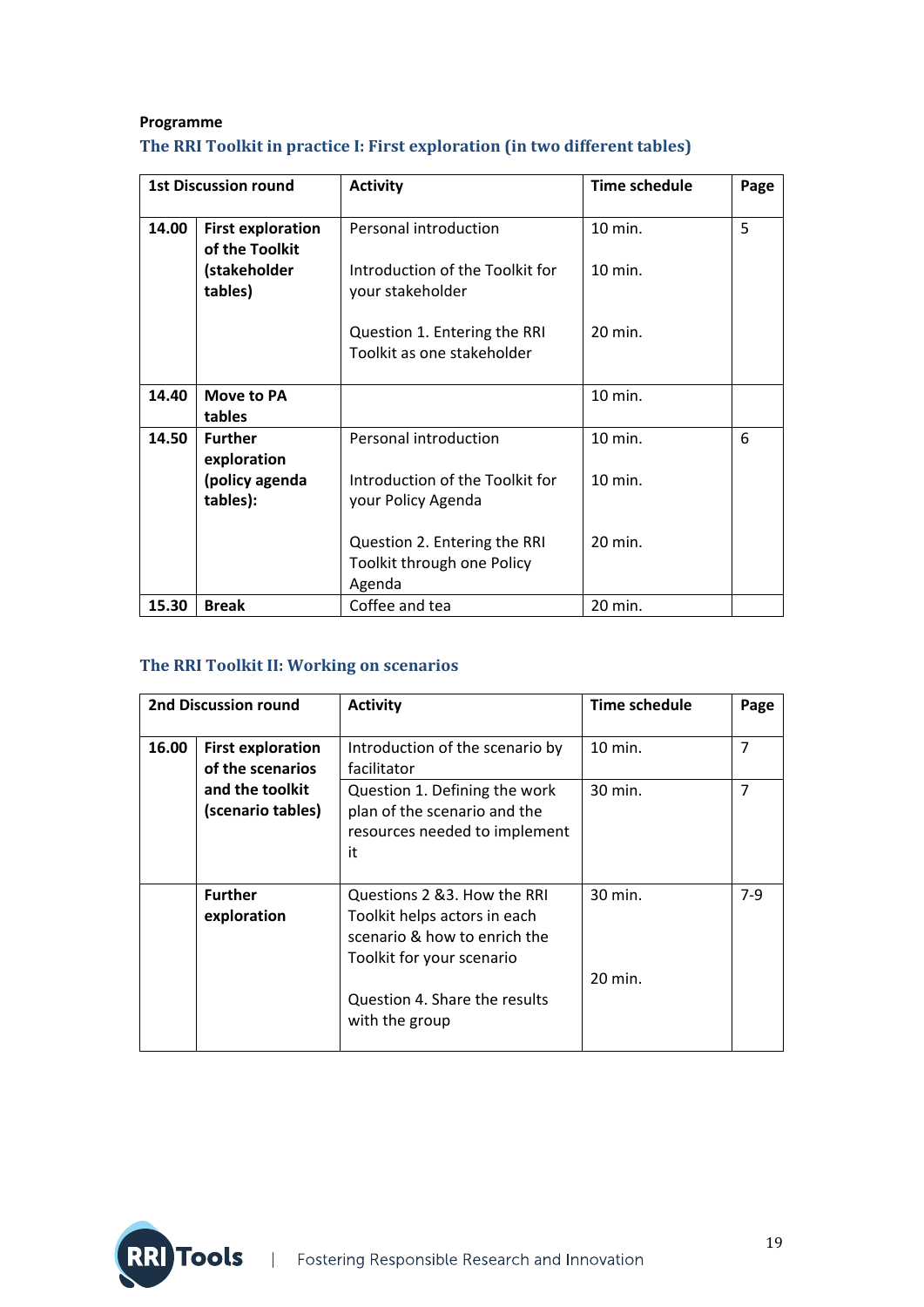#### **Round 1 (stakeholder tables): First exploration of the RRI Toolkit –Part I**

#### **Personal introduction (10 min)**

Take 30 sec. each to introduce yourselves to your fellow table members in order to create a better understanding of each other's frames. Share most essential information such as name, affiliation, nationality and your RRI driver in one sentence, i.e.: what do you think of RRI and what is your contribution to it?. Write on post its what your contribution to RRI is (they will be useful again during another exercise described below).

#### **Introduction of the RRI Toolkit for your stakeholder**

The facilitator will read the texts as a small introduction to the different parts of the landing and toolkit and show at the same time the RRI Tools website. After each short presentation, she will facilitate the discussions to answer to the questions as described below.

**Presentation 1‐ Introduction to the landing and toolkit for your stakeholder (10 min)** The facilitator presents the different sections of the landing:

- RRI for your stakeholder means… See the video
- Clusters identified in the section "Putting RRI into practice"
- Examples of the different sorts of resources (library, tools, projects and inspiring practices) as highlighted on the landing.
- Policy agendas and process dimensions section of the landing.

Then, very briefly, the facilitator enters the toolkit and gives a demonstration on how to use the filters, including the ones by stakeholder. The facilitator explains that this exercise will help RRI Tools to get feedback on the stakeholder landings.

#### **Question 14 . Entering the RRI Toolkit as one stakeholder**

**Question 1.1 General comments on the landing (5 min):** Individually, take a look at the landing for your stakeholder using your own computer or looking at the poster where the landing has been printed. Reflect on whether you find it **useful, meaningful** and with an **appropriate look and feel**. Then go to the flipchart and respond to questions 1 to 4 with the bookmarks.

**Question 1.2 Landing's section "Putting RRI into practice" (5 min):** It identifies the main **fields of action** faced by each group of stakeholders. Individually, stick the post its where you indicated your contribution to RRI under each of the fields of action printed on the poster. Do they fit under the clusters identified? Are these the fields of action you would highlight? Are there any important ones missing? If that is the case, write them on separate post its.

**Question 1.3 Share the results with the group (10 min):** Think if there are any changes you would like to suggest, write them on separate post its and stick them on the printed landing.

The Facilitator invites attendees to move to another table to join one PA.

Tools

 <sup>4</sup> *(Need: landing printed and flipchart with title: STK Landing" with the following questions: 1.To what extent is the landing useful for the stakeholder targeted? 2. How appropriate is the language? 3. How suitable is the look and feel? 4.To what extent is the video appropriate?)*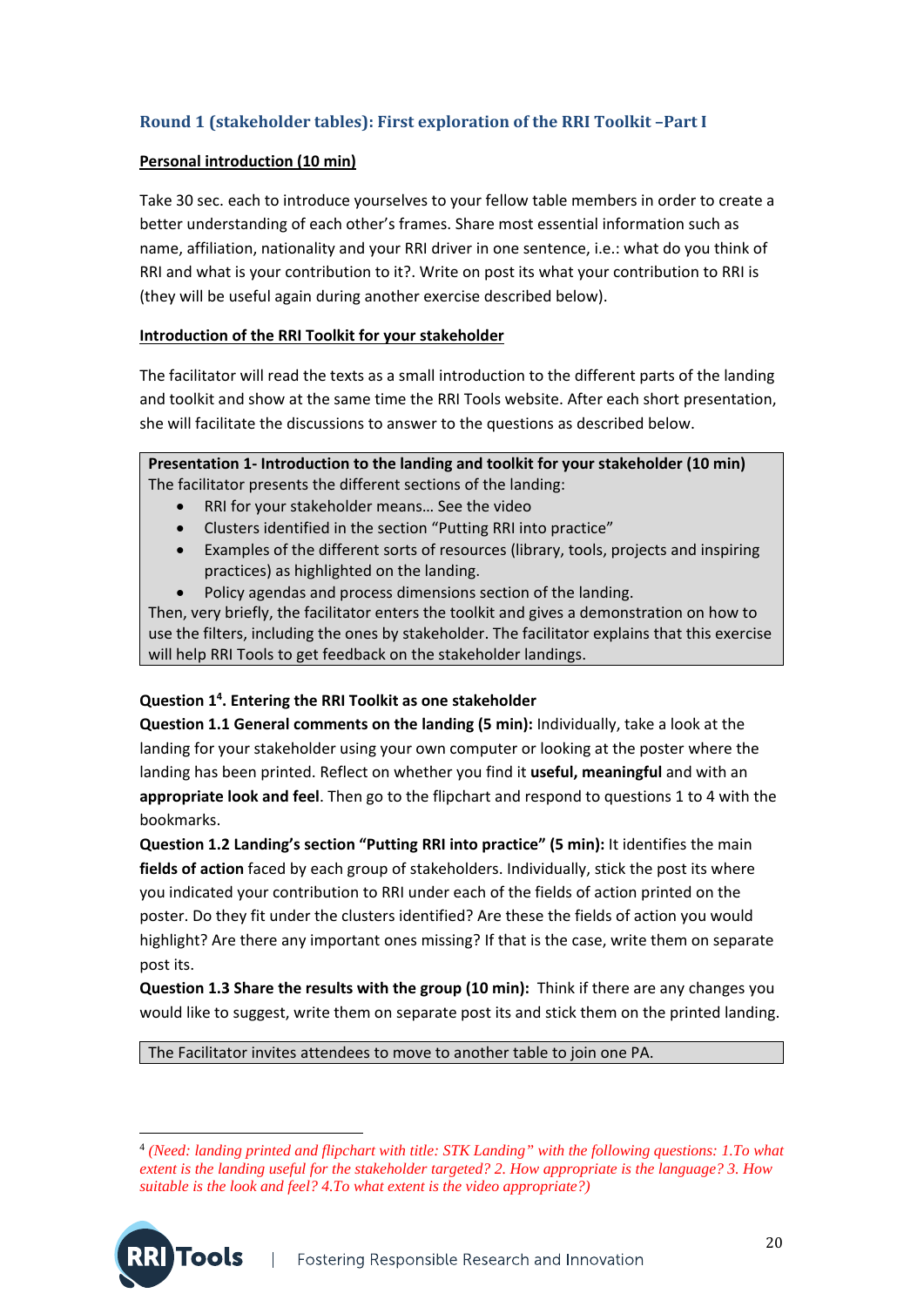#### **Round 1 (Policy agenda tables): First exploration of the RRI Toolkit –Part II**

#### **Personal introduction (10 min)**

Take 30 sec. each to introduce yourselves to your fellow table members. Share most essential information (such as name, affiliation, nationality and your RRI driver, i.e.: what do you think of RRI and what is your contribution to it?) in order to create a better understanding of each other's frames.

#### **Introduction of the RRI Toolkit for your PA**

**Presentation 2‐ Introduction to the landing of one Policy Agenda (PA) (10 min)** The facilitator presents the different sections of the landing and present in detail the following sections:

- RRI for your PA means… See the video
- Clusters identified in the section "Putting RRI into practice"
- Examples of the different sorts of resources (library, tools, projects and inspiring practices) as highlighted on the landing.
- Policy agendas and stakeholder section of the landing.

The facilitator explains that this exercise will help RRI Tools to get feedback on the PA landings.

#### **Question 2. Entering the RRI Toolkit through one Policy Agenda**

**Question 2.1. PA landing at a glance5 (8 min):** Individually, take a look at the landing for your PA using your own computer or looking at the poster where the landing has been printed. Reflect on whether you find it **useful, meaningful** and with an **appropriate look and feel**. Then go to the flipchart and respond to questions 1 to 4 with the bookmarks.

**Question 2.2 Share the results with the group (12 min):** Think if there are any changes you would like to suggest, write them on separate post its and stick them on the printed landing.

The Facilitator invites attendees to move to the coffee break and to move latter to one scenario table.

**Tools** 

 <sup>5</sup> *(*Need: all PA landings printed with flipcharts beside with title: "**PA Landing**" with the following questions: 1.To what extent is the landing useful for the PA? 2. How appropriate is the language? 3. How suitable is the look and feel? 4.To what extent is the video appropriate?)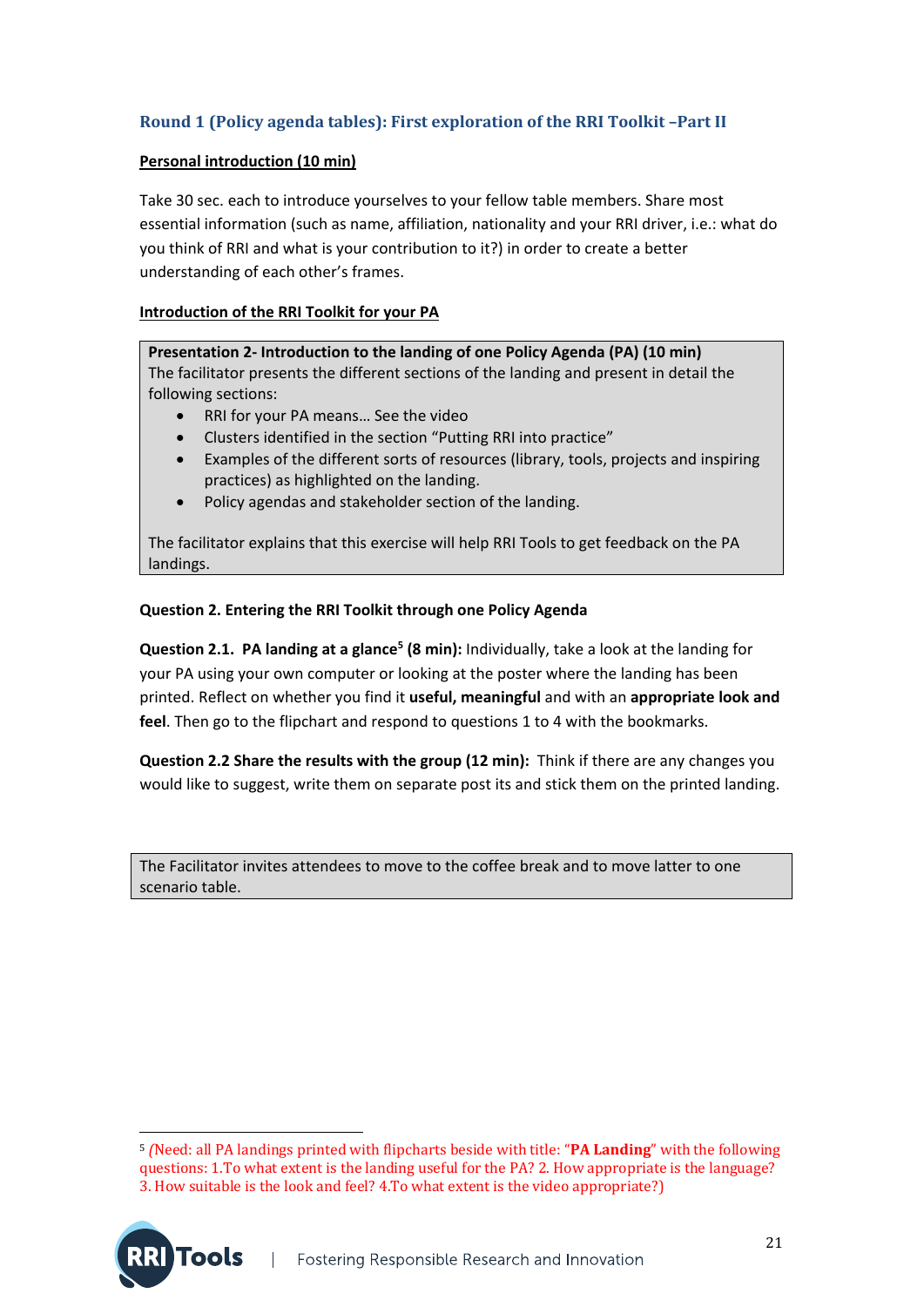#### **Round 2: Working on scenarios**

#### **Introduction of the scenario**

**Presentation: Introduction to the scenarios** (10 min)**:** The facilitator presents the scenario (one per table)

- o Setting the Research Agendas in different contexts
- o Creating a framework to encourage and support RRI at universities and research centres
- o Designing a project proposal aligned with the RRI principles
- o Innovating in a more sustainable and socially acceptable way
- o Introducing RRI at formal and informal education
- o Co‐creating community based participatory research

The facilitator reads the texts describing the scenarios that can be found in the Annex.

The facilitator explains that we invite you to reflect on the scenario suggested and to imagine a possible action plan for which you will be able to surf the Toolkit and identify useful resources among the different typologies (library, projects, inspiring practices and tools).

We recommend you take into account the four sets of process dimensions that are conducive to RRI processes:

‐ Process Dimensions: 1) Anticipation and Reflection, 2) Openness and Transparency, 3) Inclusion and Diversity and 4) Responsiveness and Adaptive change

And also the different policy agendas:

‐ Policy agendas: 1) Public Engagement, 2)Open Access, 3)Ethics, 4)Gender equality, 5) Science Education, 6) Governance

#### **Question 16 . Defining the work plan for your scenario and the resources needed to implement it (30 min)**

As a group of experts on the scenario described in the Annex, and without looking at the Toolkit, draw an action plan with the different main phases to implement it. Use a flipchart to describe the **action plan** and make sure you all agree on it.

Think for a couple of minutes on what resources stakeholders might **need** to implement such actions. Write them on separate cards. Form three groups and assign different cards to each group.

**Question 27 . How the Toolkit helps actors in each scenario (15 min).** Each group enters into the Toolkit and searches within the different types of resources: promising practices, projects, tools and publications. Do you identify resources that meet the needs assigned. To what extent do you find the resources useful for the needs identified? Go to the Flipchart

**Tools** 

 <sup>6</sup> Need: Cards and flipchart with title: Scenario Work Plan.

<sup>7</sup> Need: orange and green post its at each table. Horizontal flipchart with title: "**Name of Scenario"**. Question: *Overall, to what extent is the Toolkit useful for this scenario?. Very useful / Not usefull*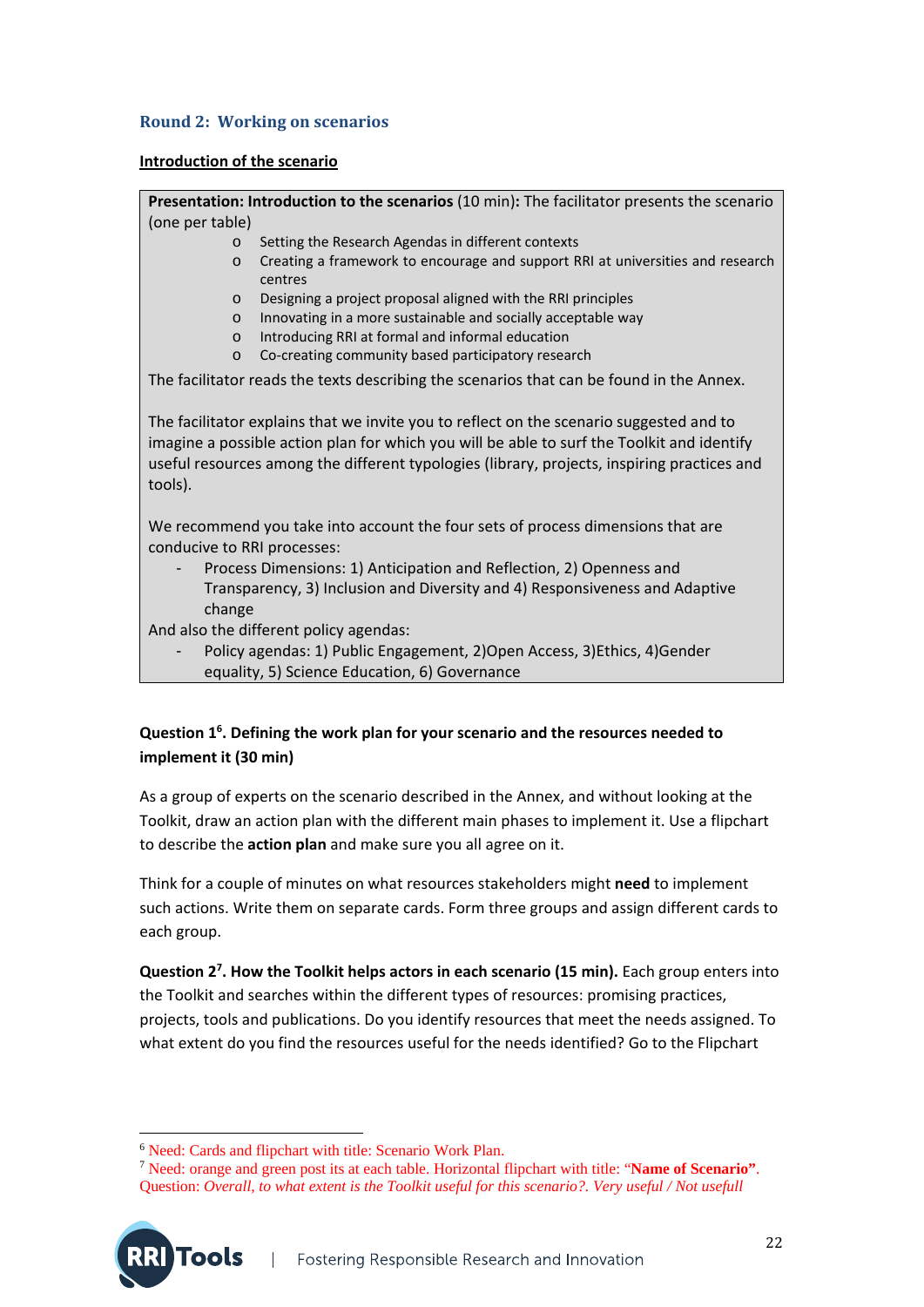"Scenario: name of scenario" and locate your card indicating how far the Toolkit fulfils this need.

**Question 3. Enriching the Toolkit (15 min):** Each group reflects on whether there any resources missing for the assigned needs. If you identify missing resources and they already exist, please write them on a **green card** indicating where to find them. If they do not exist, write them on **orange card** and indicate whether there are any actors/projects working on them or if you think they are not being developed.

**Question 4. Share the results with the group (20 min)**: One spoke person from each group presents the conclusions on whether the Toolkit offers interesting resources for the needs and on how to enrich it and sticks the green and orange cards under the assigned needs already stuck on the flipchart. If the group comes up with resources that do not fit the assigned needs, do not hesitate to include them on the flipchart.

Choose one spoke person to present the results in the plenary Wrap up session.

The facilitator invites partcipants to move to the plenary Wrap up session where **one spoke person** will present the scenario, the work plan and the conclusions on the usefulness of the Toolkit and on how to enrich it.

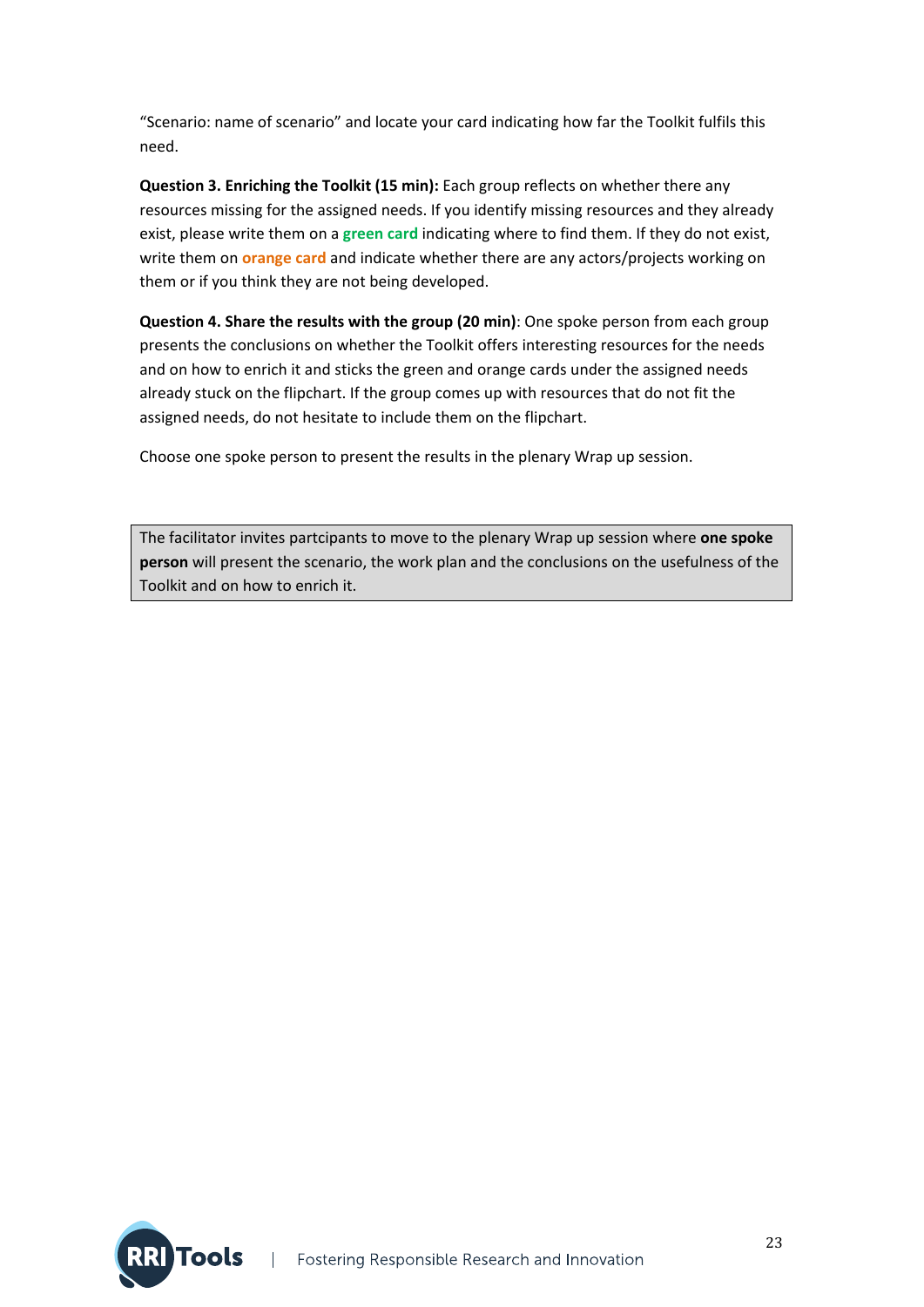#### **Annex. Description of the scenarios**

- I. **Setting the Research Agenda** (in different research contexts) A report issued by the national government indicates that there is a serious mismatch between the focus of research institutes, reflected in their research agenda, and the needs of the projected users of this research. The priorities of researchers, academia and sponsors often ignore urgent needs, questions and expertise of the final user. These users (taxpaying citizens, professionals, costumers, patients, …) are seldom involved in setting research agendas. Hence, the government demands the creation of a new mind‐set with regard to policy and priority setting in research and a new methodology to effectuate this in order to maximize the impact of their investments in vital fields like healthcare, education, infrastructure and energy.
- **II. Creating a framework to encourage and support responsible research and innovation at universities and research centres**

One of your main research funders has drawn up a framework for RRI, and is encouraging applicants for funding to take this into account and – where appropriate – include RRI principles in research proposals. How can the university / research centre support (and train?) its individual researchers to enable them to do this, and to ensure that what goes into their research proposal does get carried out during the project?

#### **III. Designing a project proposal aligned with the RRI principles**

You are a researchers who wants to design a project proposal to respond to the following Call for Proposals:

#### *Purpose*

Project proposals should demonstrate a multi‐scale approach, with strong interconnections between local, regional and global dimensions. They should include assessments on the past, current and future state of *X*. Proposals must cross disciplinary boundaries between the natural and the social sciences, should include interdisciplinary, multinational approach, and demonstrate clear relevance to user needs. Research outputs should be targeted at either (public and/or private) decision‐making or innovation challenges (technological, organizational and institutional).

#### *Who can apply*

**Tools** 

Proposals can be submitted only by

‐ international consortia of researchers

- ‐ who co‐design research questions with relevant stakeholders
- ‐ and who bring together natural scientists, social scientists, and research users (policy makers, regulators, NGOs, communities, and industry).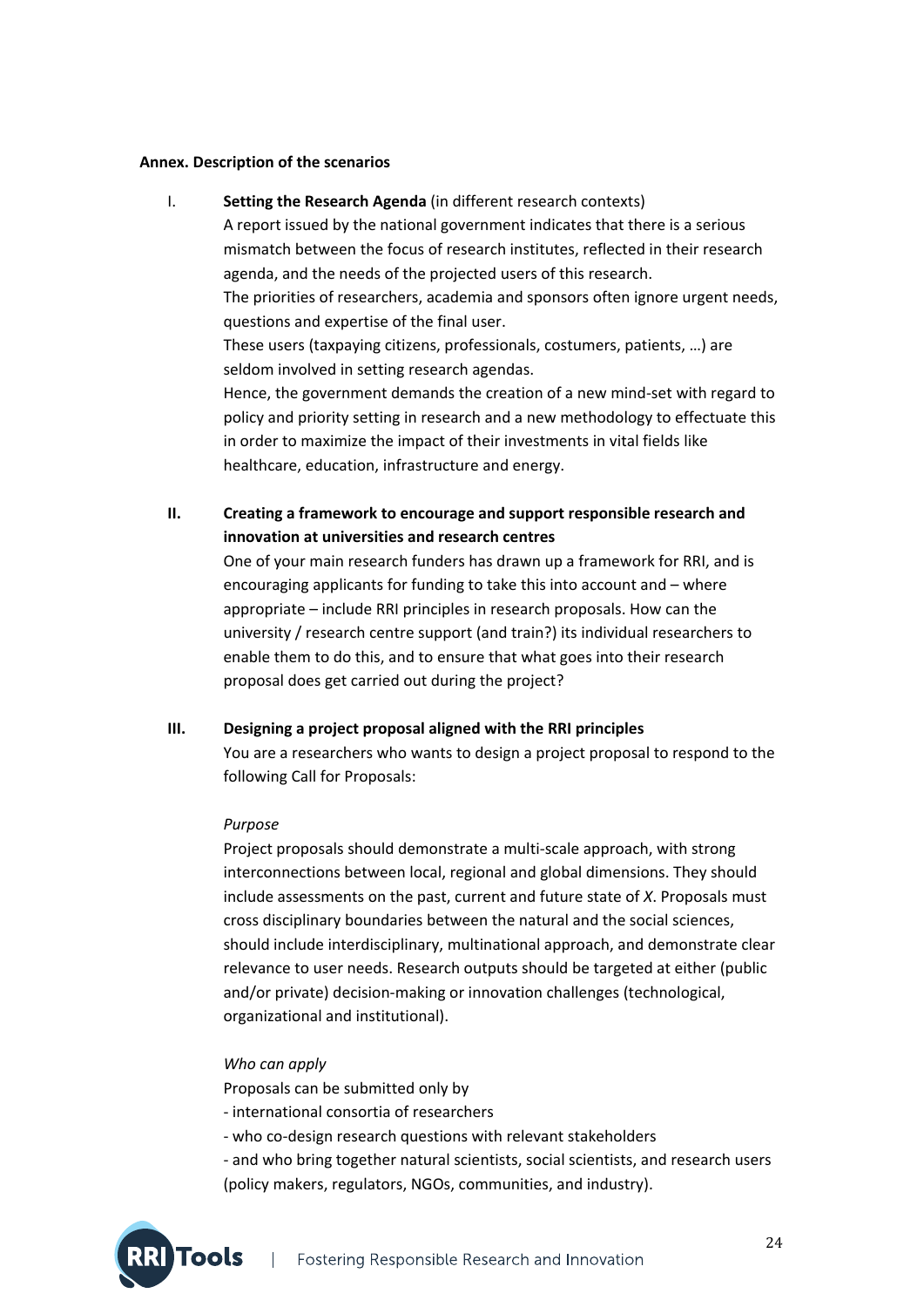#### *Assessment criteria of research proposals*

- 1. Scientific merit
- 2. User Engagement and Societal/Broader Impacts
- 3. Degree of inter-disciplinarity and quality of personnel of the Consortium

#### **IV. Innovating in a more sustainable and socially acceptable way**

A young dynamic start up in the field of nanotechnologies realised the need to better understand the needs and concerns of their community to make sure their products are desired. They acknowledge that there are now some products in the market which might not be well accepted by some CSOs, such as socks with nanoparticles. They decide to run/organise workshops to analyse the needs and expectations of their potential end users and to end up defining a frame for responsible innovation for their company. How do RRI Toolkit support them?

#### **V. Introducing RRI at formal and informal education**

Teachers are planning to organise a science fair in collaboration with a science museum. The science fair is to be built around students showing to their peers how they contributed to a research project that was done in collaboration with a (university?) research centre. The science fair wishes to highlight how research can be done responsibly.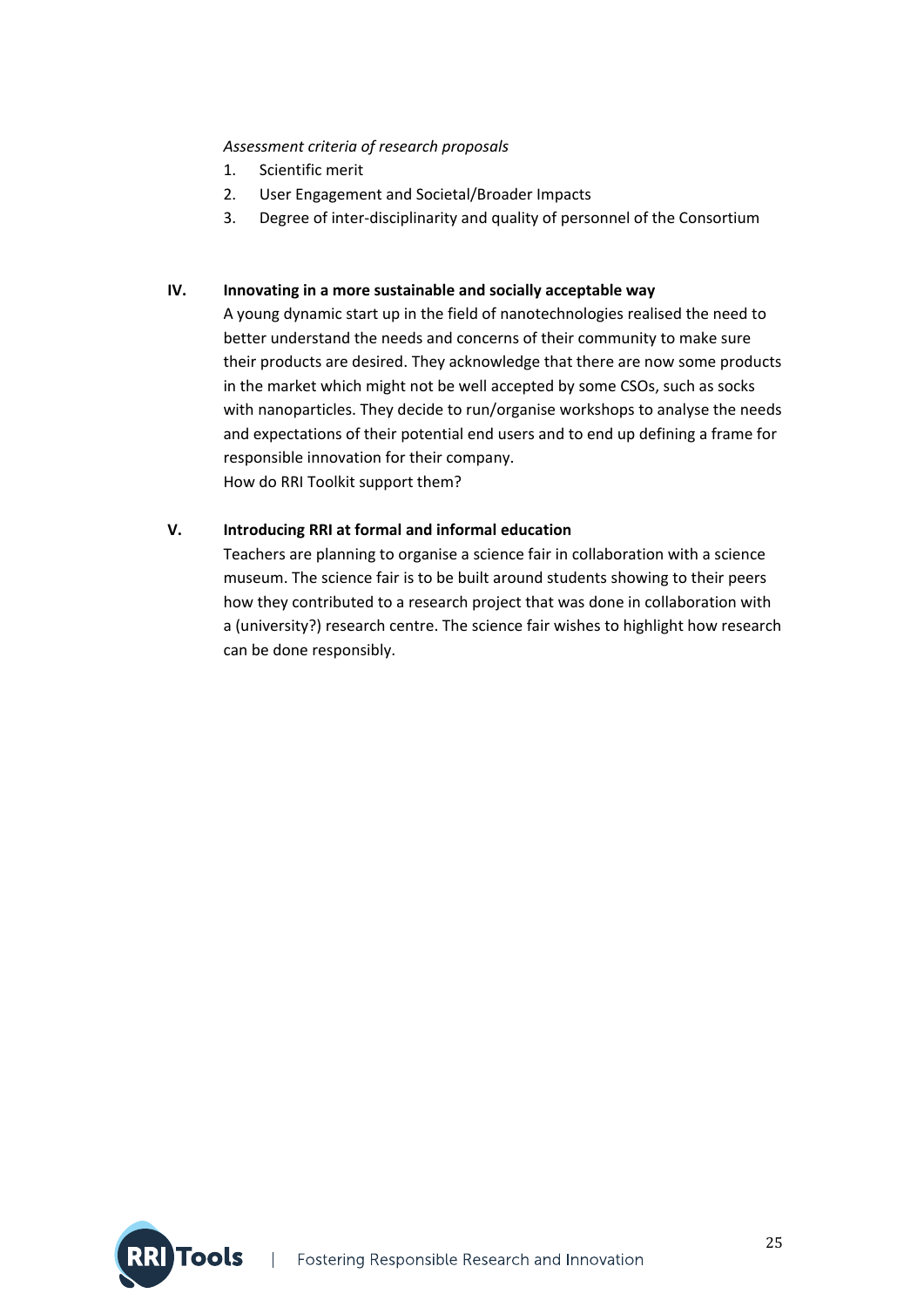**VI. Co‐creating community based participatory research8 : Local Climate Protection through bio‐energy9**

*In a fruit production region with a huge variety and big proportion of fruit farmers (apples, pears, plums, cherries) but also small scale forest owners, the question arises what to do with wood waste (trunks of replaced fruit trees, timber from thinning forest parcels etc.)* 

*Can the use of these waste materials make a contribution to the reduction CO2 footprint of the region and also contribute to the economic stabilization of the region by selling raw materials for the energy production? Are there options for a different energy plant production once the fields are cleared from fruit trees?*

*Issues to be considered : Who initiates the research?, energy producing plants (local, foreign), Biodiversity and ecology, landscape planning, cascade use of plant material (package/fruit before burning/fermenting), ethical issues (plate or tank), patents, sustainability, …* 

 

**RIITools** 

<sup>8</sup> In simplest terms, *community-based participatory research* (*CBPR*) enlists those who are most affected by a community issue - typically in collaboration or partnership with others who have research skills – to conduct research on and analyze that issue, with the goal of devising strategies to resolve it. In other words, community-based participatory research adds to or replaces academic and other professional research with research done by community members, so that research results both come from and go directly back to the people who need them most and can make the best use of them.

 $9$  Since the beginning of the 20th century the economy and everyday life are based in the industrialized and emerging countries on the use of fossil fuels: oil, coal and natural gas. It is proven that the thereby liberated carbon dioxide is a major cause of the greenhouse effect and hence climate change. Therefore, and also because fossil fuels will run out in the foreseeable future, for the last twenty years, the use of renewable energy is promoted; solar and wind energy, hydropower, geothermal and biomass energy.

The energetic use of biomass includes various organic wastes, but the most important is plant material. Wood and woody parts of plants and plant oils can be burned directly, all other biogenic fuels is obtained only by fermentation or chemical conversion of the plant material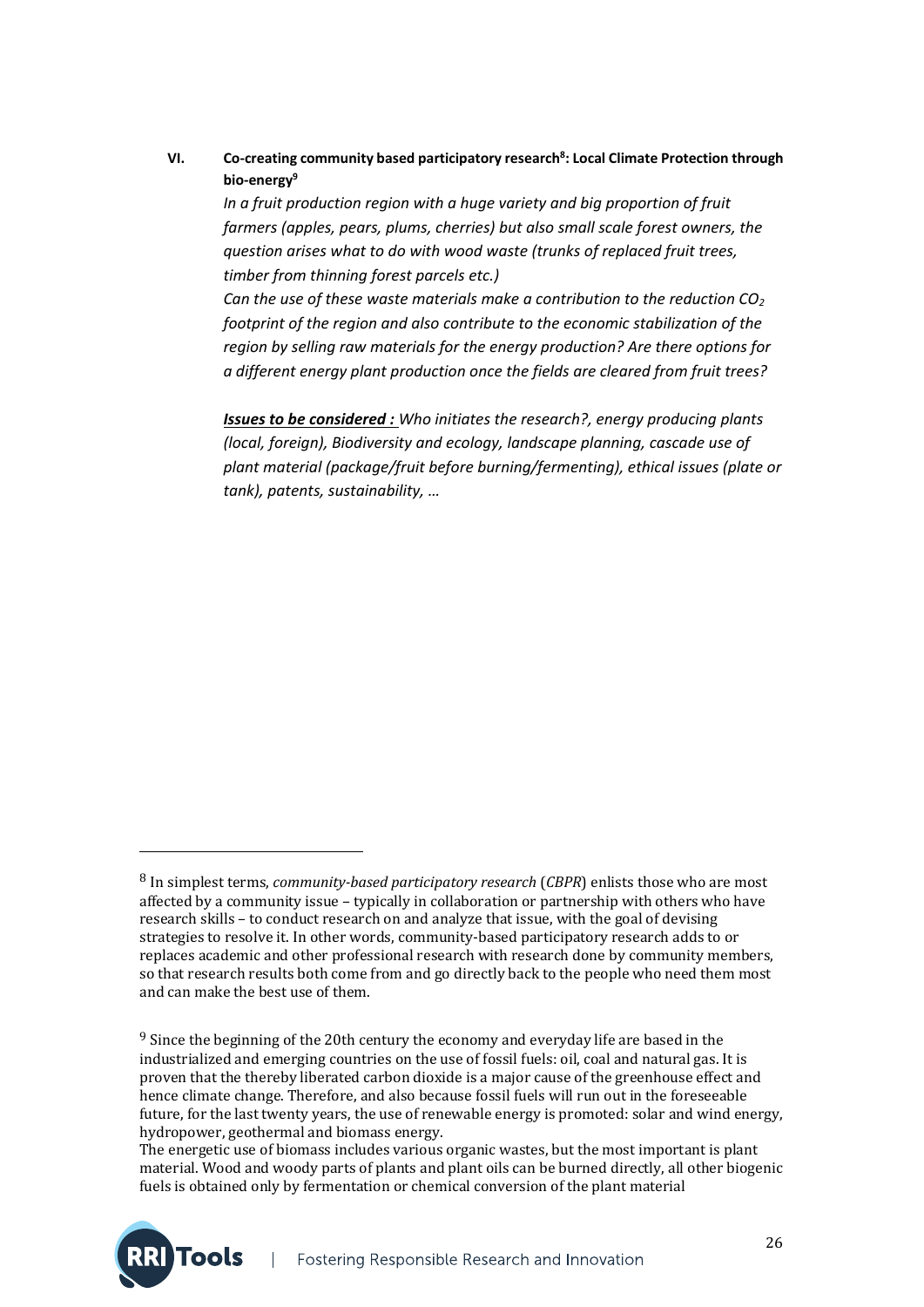## **Appendix 3: Briefing for Hubs on Training and Advocacy**

Following the T3 workshop, we promised to clarify many of the issues raised about the shape and format that hubs workshops should take in the months ahead. This note aims to clarify many of these questions and to outline the management team's expectations of the workshops.

Overall, alongside the Toolkit, the training workshops and advocacy meetings are one of the project's main outputs. The impact of the workshops will also determine the project's legacy – whether or not we make a lasting change in our countries. This is a significant undertaking and we therefore want to be ambitious in our plans for the sessions:

- We should be targeting stakeholders at the highest level
- We should be aiming for training workshops that bring stakeholders together and add value by providing networking opportunities, not just information transfer
- Our advocacy programme supports the training workshops, but delivering information and informal training on the toolkit and RRI to stakeholders who are hard to attract to workshops
- We are well resourced to deliver a significant programme of advocacyand advoacy, so we should be aiming to do considerably more than we are contractually required to do
- As the only project currently funded by the European Commission to develop and deliver RRI training, we should be confident that we are the right people to be delivering this.

#### **Contractual requirements**

The description of work specifies that each Hub should deliver:

"At least two major dissemination and training workshops. Those events will be at a national level, and eventually cover other neighbouring countries. Each Hub will be responsible for organising the event and recruiting participants. Key participants will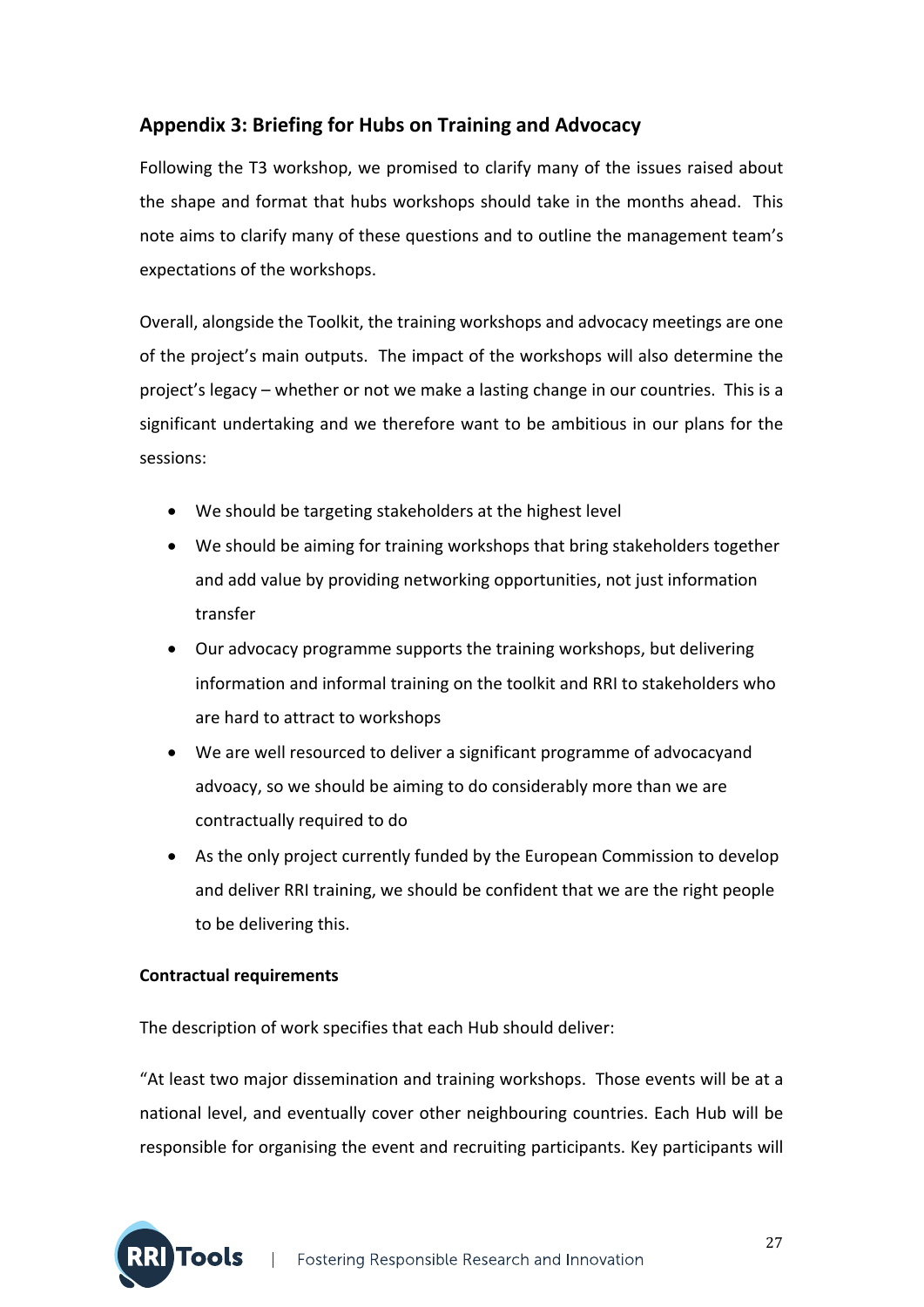have been identified in the stakeholder mapping exercise (WP2) and the events will aim to maximise attendance, multiplying the potential stakeholders at each event.

Local requirements could show the need to focus on specific stakeholders and/or RRI key components; the Hubs are in charge of identifying this profile and adapting the training modules suitable for it with the help of WP4.

"Each Hub will organise and implement the advocacy programme in parallel to the trainings on the RRI Toolkit, looking towards a constructive synergy, concentration of efforts and focus of attention in a rather short period of time, with the aim of maximising impact at all levels and thus ensuring the future sustainability of the project. The advocacy programme would comprise at least the following characteristics, all of them specifically addressed to policy makers: specific, skill‐ training, modules for pre‐existent or new formal training courses; a campaign to raise awareness on RRI in national government bodies and public institutions; specific actions directed to develop trust in the results that might arise from their implementation and use of the RRI Toolkit at a European level; specific action directed to validate the RRI Toolkit and outcomes at a decision‐making level; high‐level meetings with representatives of the most relevant policy making institutions."

#### **Training Format**

At the T3 workshop, we delivered material that we felt could form a useful basis of a training workshop. It is up to you how you use them. The workshops should however be aiming to deliver the learning outcomes agreed in the learning outcomes document.

You will be best placed to decide how to organise these sessions. Things you might want to consider:

 We asked stakeholders what they wanted out of the training during the initial stages of the project, as part of our November 2014 workshops. These needs are documented in D2.2 and could provide useful information when planning your workshops.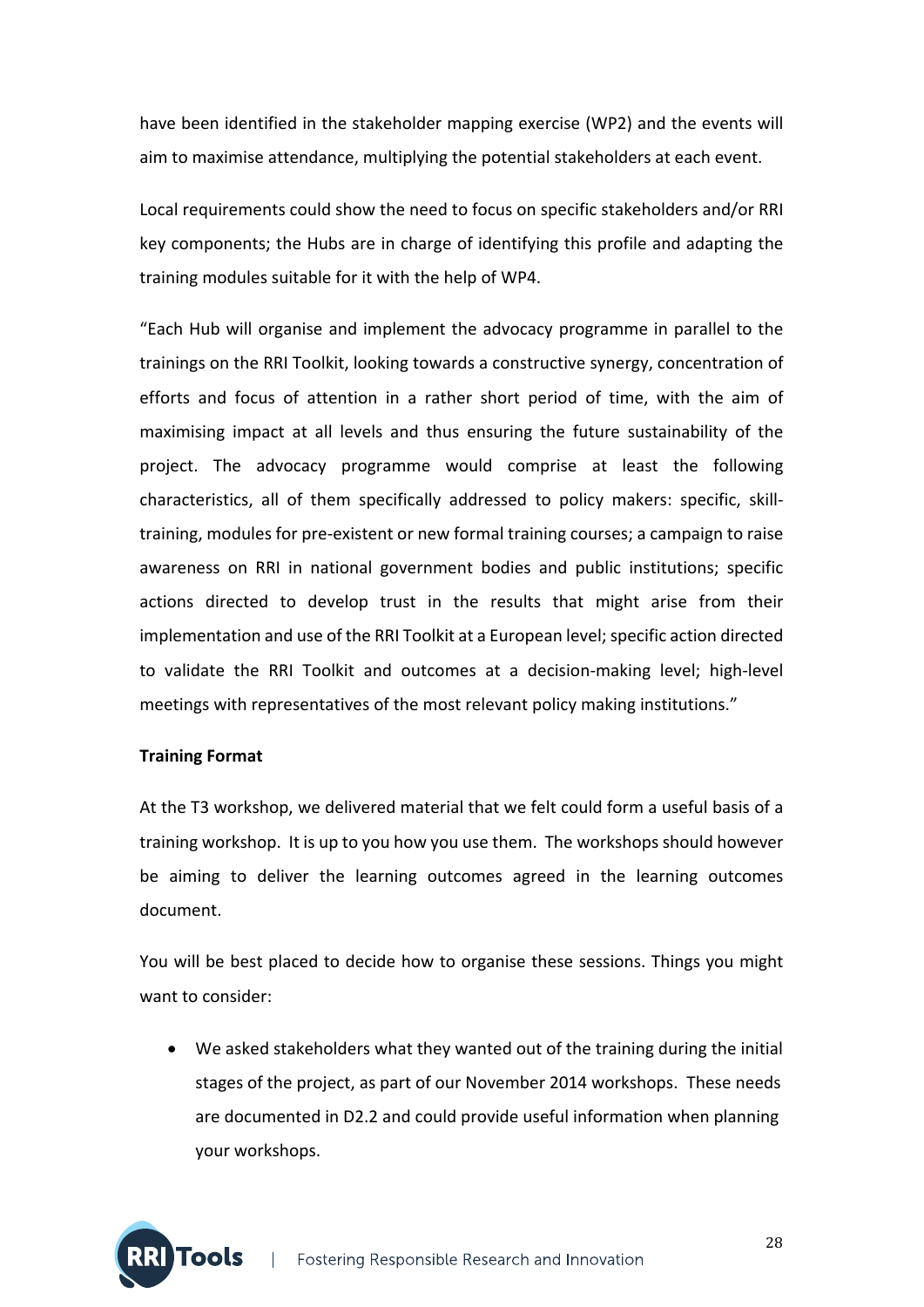- You are free to decide whether to deliver training in stakeholder groups or across stakeholders – or you could use break out groups to deliver to a combination of the two. If you decide to train in stakeholder groups, you might want to consider what additional activities will you need to programme to make sure that you are also building a community of practice in your country, and to address the 'need' identified in D2.2 for networking opportunities
- Do you want to focus your training on particular topics? The European Commission's Grand Challenges might help you identify topics
- Do you want to deliver repeat training sessions that develop over time to a 'core' of trainees, or are you aiming at new people each session. If you work with the same group, how can you use the time in between sessions to help develop trainees thinking?
- Can the self-reflection tool help you focus training for particular groups? Can it help monitor progress?
- The Showcases presented at T3 were developed around projects that had been identified as the most 'promising practices' during WP1. They were rigorously selected via the criteria that Athena developed during years one and two of the project. While there are other projects featured on the toolkit, and undoubtedly others in your own country, the Showcases have been carefully selected to help spread good practice. They have also been documented in detail (shared on Basecamp), with the aim of enabling you to feel authentic in delivering them, without first hand interactions with the projects being described – this is not an unusual way of delivering training.

#### **Advocacy**

**JTools** 

Alongside the training workshops, task T4.2 of the RRI Toolkit Project aims to develop an advocacy programme. The purpose of this programme is to bring the toolkit to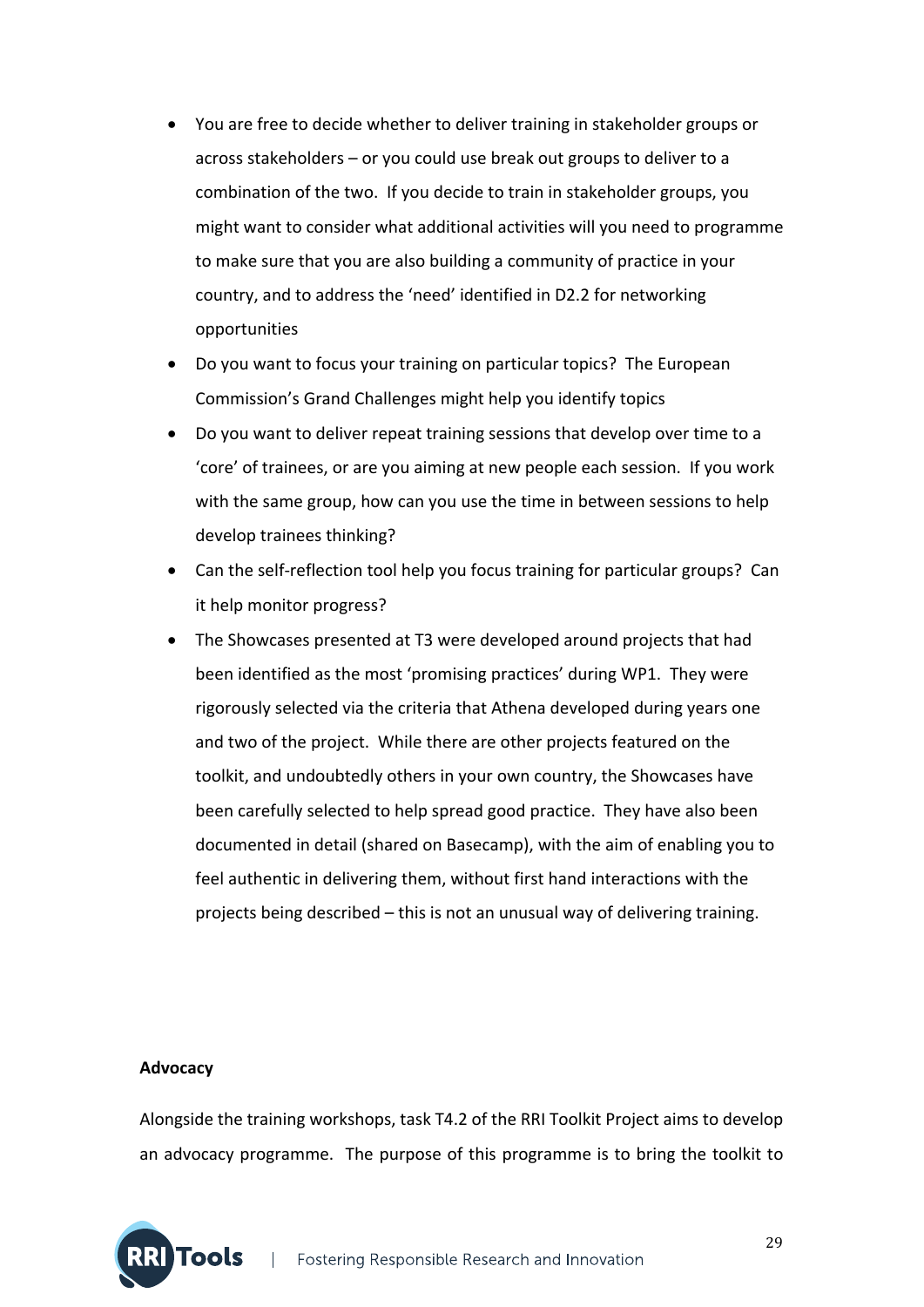hard-to-reach stakeholders – specifically policymakers, who have previously been identified as a stakeholder group that is less likely to attend the training and workshops organised by the project.

Last year we asked each hub to develop an advocacy plan to fill this gap – to help hubs maintain communication with stakeholders already identified, to build a 'community of practice' as well as to build relationships with harder to reach stakeholders. Over the past year, a number of activities have been taking place in response to this plan. As the project moves into the final year however, it is time for the advocacy plan to also move to a new phase, in order to engage policymakers further in the material and ideas being produced by the project.

- 1. To build knowledge of the Responsible Research and Innovation (RRI) Toolkit amongst relevant policymakers
- 2. To help policymakers understand their roles within RRI and enable them to know how to act
- 3. To encourage policymakers to engage with their local hubs on RRI issues
- 4. To involve policymakers in the community of practice being developed by the hubs and to join the online forum, with a view to securing the life of the hub/community of practice after the project funding.

We will therefore be supporting Hubs to develop their final year's advocacy plan, to supplement the work being delivered in the training workshops. Specifically, the advocacy plan will target:

- Policymakers in national government bodies and public institutions
- Policymakers in European Commission

Things to think about when planning advocacy work:

 You should be aiming for around 10 advocacy meetings over the next 9 months. They can be as simple as one‐to‐one conversations with key policymakers over coffee.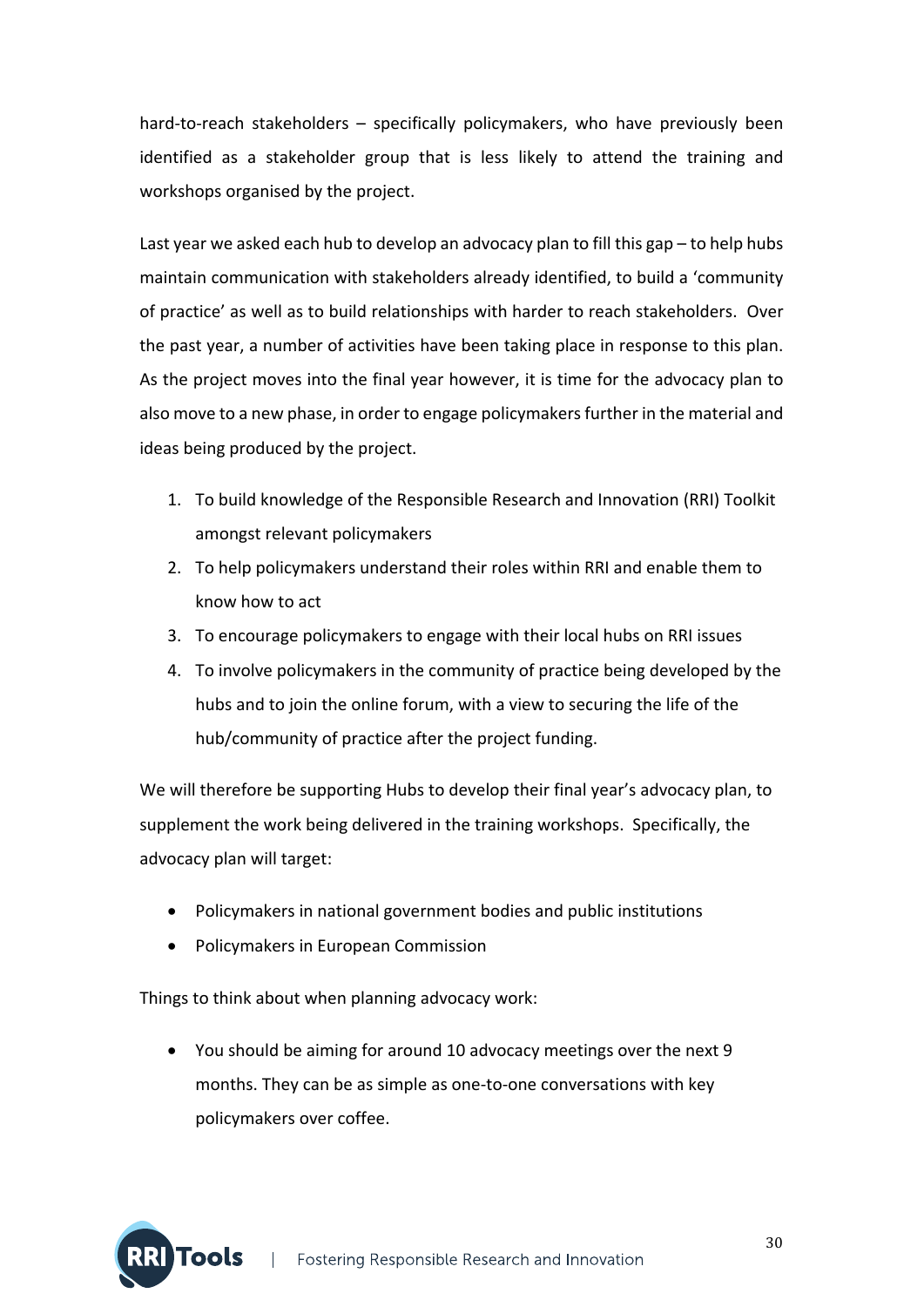- Do you need to update your target audience in light of your experience reaching people for training workshops?
- Dave Carr presented some useful tips for advocating with policymakers at the T3 workshop. His slides are on basecamp
- While you won't want to run through the advocacy activities, the showcases might offer useful case studies to bring the idea to life in your meetings
- You might also want to show people the Toolkit website and ask them to sign up to the community – you can do that there and then with a smartphone or tablet
- Think about how you can follow up the advocacy meetings even a short email with a link to the toolkit will be helpful.

#### **Resources and expectations**

Each Hub has been allocated at least 7 person monthsfor WP4 (Training on the toolkit and advocacy).

Practical organisation of each workshop should take no more than 20 days and advocacy meetings no more than three, which means that each hub should have the staff resources to organise and deliver up to 8-10 days of training workshops – or a combination of workshops, advocacy meetings and new training material. The contractual requirement of two workshops per hub should be a minimum target.

With those resources, we should be aiming to deliver training or advocacy to a minimum of 100 people per hub. You might, for example, break this down as:

| Two training workshops x 20 people | $= 40$ |
|------------------------------------|--------|
| Ten group meeting x 4 people       | $= 40$ |
| Twenty individual meetings         | $= 20$ |

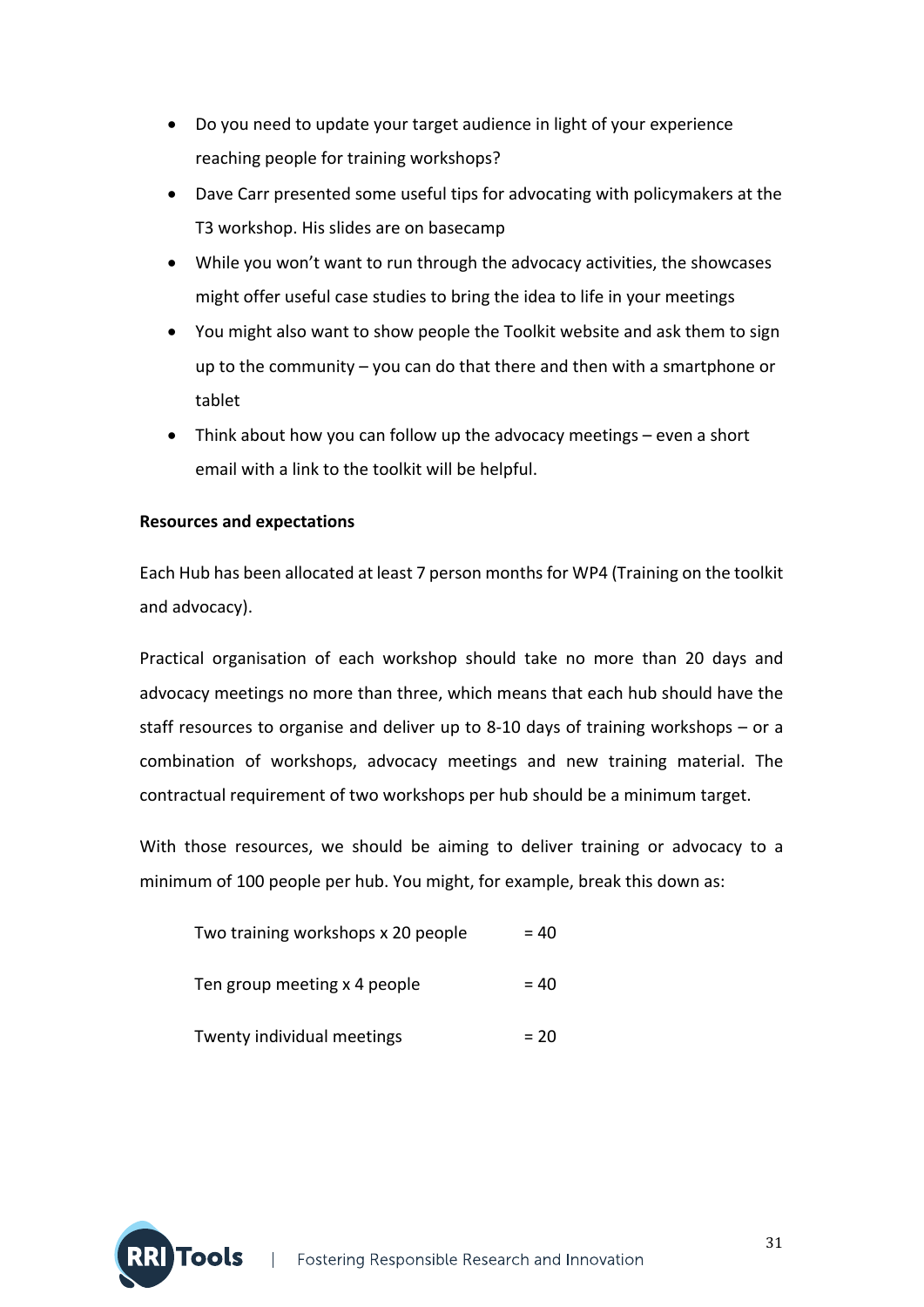We are keen for Hubs to adjust their delivery plan as they see appropriate, but we hope that this provides a useful indication of the scale activity expected over the next 9 months.

#### **Support**

The next Train the Trainers workshop (T3.2) will be taking place in Barcelona on 4‐6 July 2016. In this session we hope that Hubs will be able to share their experiences of what works and what doesn't work from their first one or two training workshop and advocacy sessions.

In the meantime, we will be arranging a series of Hub Chats, to help you share lessons and support one another as you organise your first trainings. To help facilitate those, we would like to gather the information outlined in the form attached. The aim of gathering this information is to identify areas where we can provide advice and support, and link you up with other hubs having similar questions.

The existing training materials and showcases are currently on Basecamp here:

#### https://basecamp.com/2325824/projects/4557072/attachments

(all of the showcases are in the T3 sendout ZIP)

Over the next few weeks we will be cataloguing these materials more clearly and will update you further in due course. The Showcases are also undergoing further development, with finalised versions being available mid‐June.

We will also be developing advocacy materials over the next few weeks, including a letter of introduction from the project overall, which could be of use when contacting senior politicians. We will make sure that there is the opportunity to request any other particular advocacy material during the proposed hub‐chats (below).

#### **Hubs Training and Advocacy Information Request**

**RI Tools**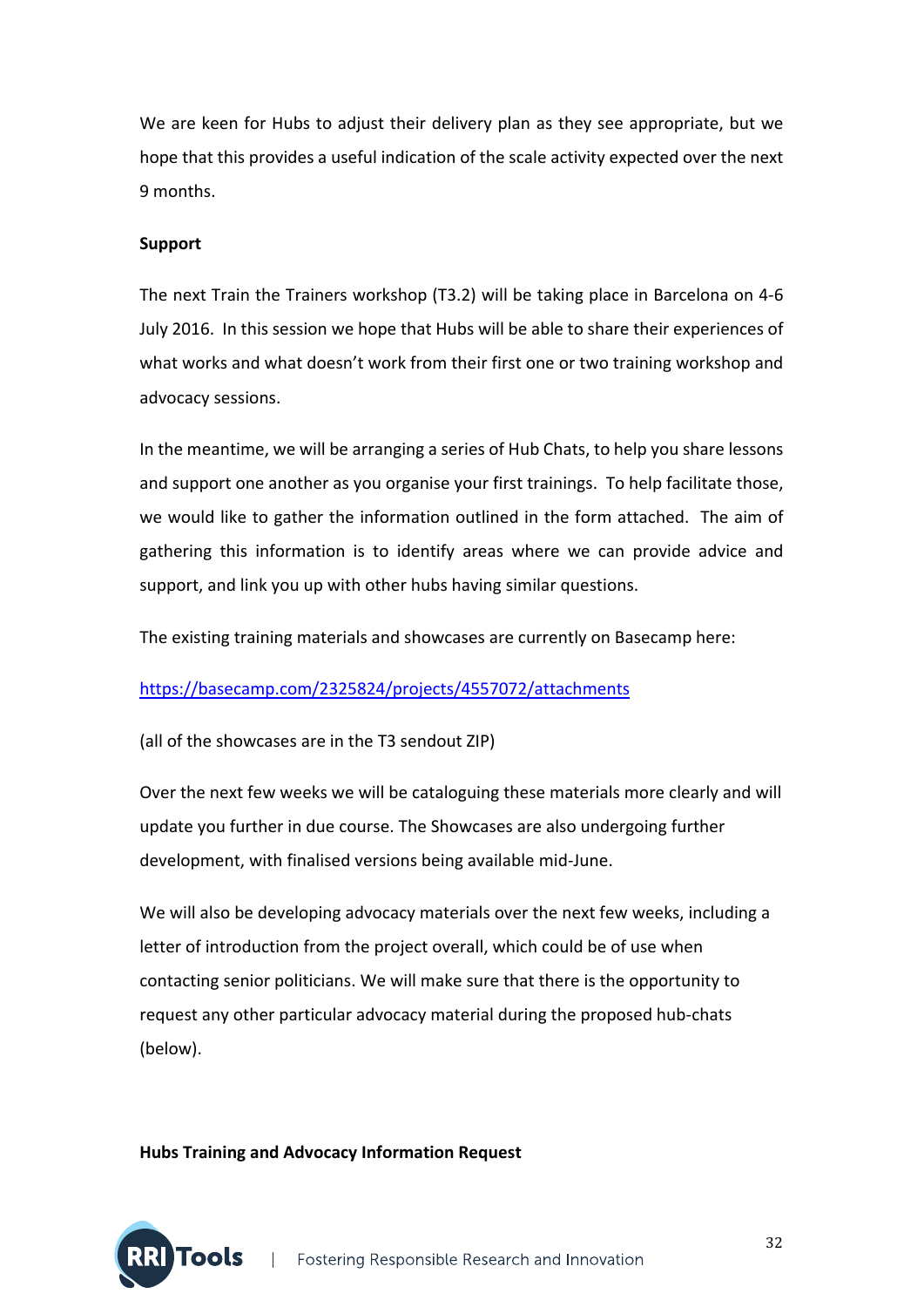- 1. What workshops do you have planned between now and July? (please give dates and locations)
- 2. Who are you targeting? How will you attract the trainees?
- 3. How do you plan to engage with them before and after the training?
- 4. What are your initial thoughts for the programme? (please give draft timetable)
- 5. Which of you will be delivering the training? Are you involving anyone else (outside the Hub)?
- 6. What questions/concerns do you have about this session?

**We would be grateful if you could share these details on basecamp (in the Hubs folder) by 18th April 2016.**

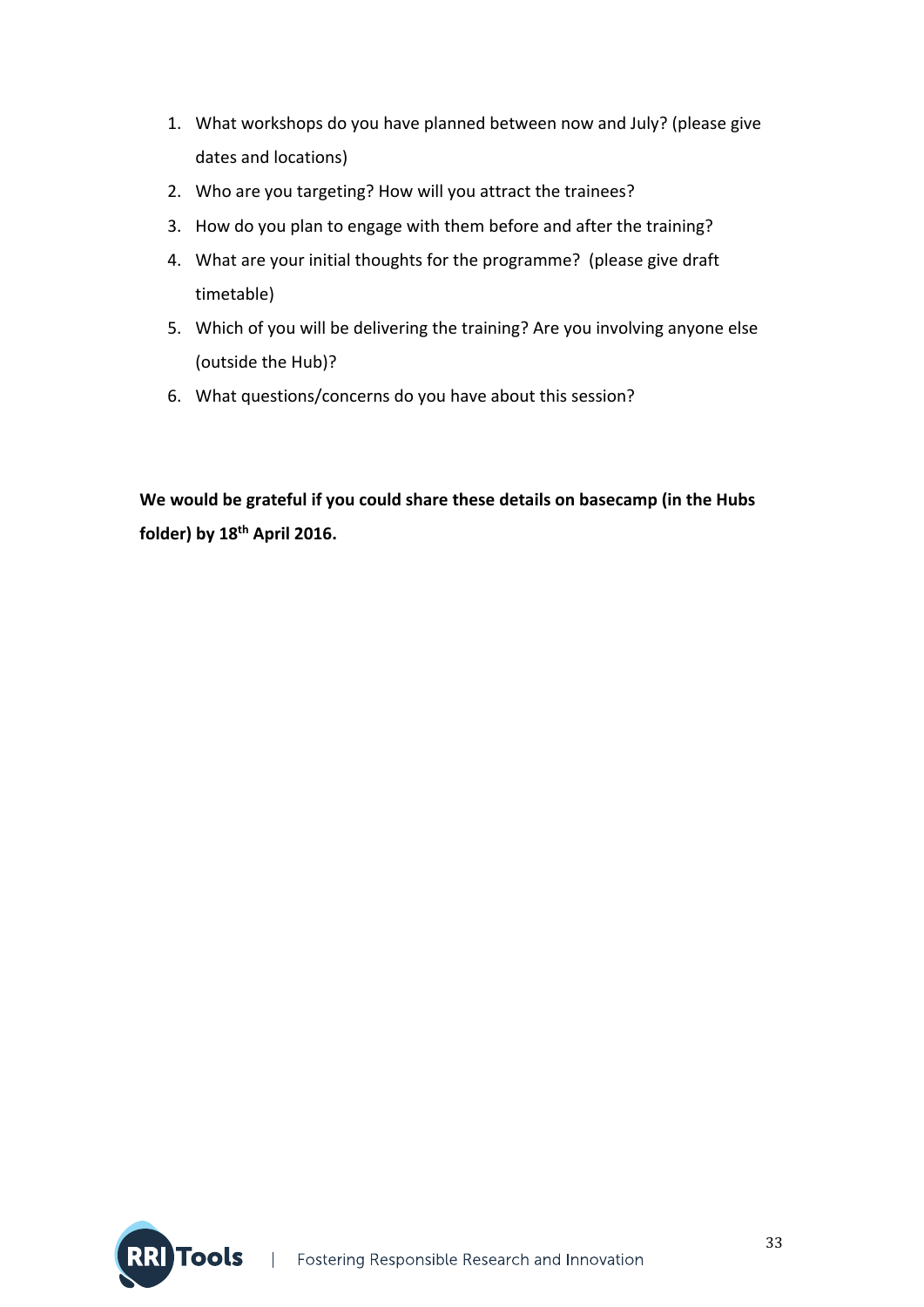## **Appendix 4: Guide to Advocating for RRI**



# Advocating for RRI

March 2016



This guide is based with permission on work previously produced by Think-Lab www.think‐lab.co.uk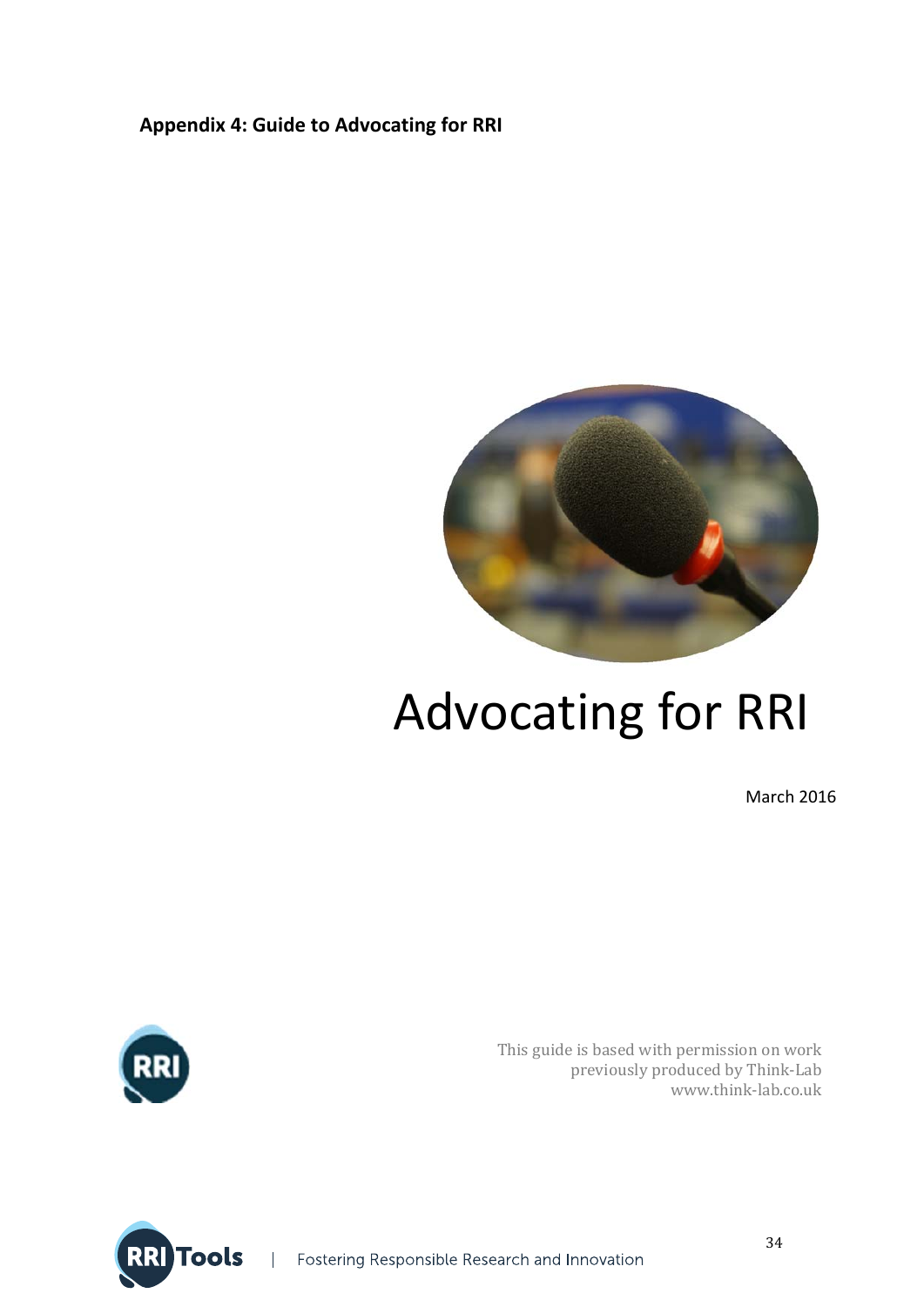

**Over the next few months, through our advocacy work, hubs will be setting out to bring the toolkit to hard‐to‐reach stakeholders – specifically policymakers. This paper gives practical advice to hubs about approaching policymakers.** 

#### **Step 1 – Know your Audience**

#### **Learn how Government works**

To influence policy, the first step is to understand how legislation and public policy is developed and made in your country. There are many guides that will help you learn more about these processes – for instance, your country's parliament should include a guide to the policymaking and legislative process. You will have already done some of this work for your first year's advocacy planning.

Getting to know the people involved in the policy process – the officials staff and advisers – is important if you want to make an impact in the early stages of policy thinking too.

If there is no directory or website listing their names in your country, you will need to think creatively about how to identify these people:

- If you already know an official in a related area, asking their advice on who to contact can help
- Officials often speak at conferences of relevant to their subject area, so checking programmes and speakers lists for such events can be helpful

Tools

- Responding to a relevant government consultation might bring you to the attention of the relevant official
- Members of advisory bodies are usually listed on websites and are often University Researchers so can be contacted much more easily
- In some countries, government officials tend to move posts frequently, so maintain contact to keep track of them

Above all, this is a big and long‐term networking job – the time and effort you have put in to building these relationships over the first few years of the project will really pay off now.

#### **Don't forget regional and local government**

The role of regional and local authorities in matters such as economic development and innovation, climate change, education and health is significant. Local politicians can also be more accessible than National politicians.

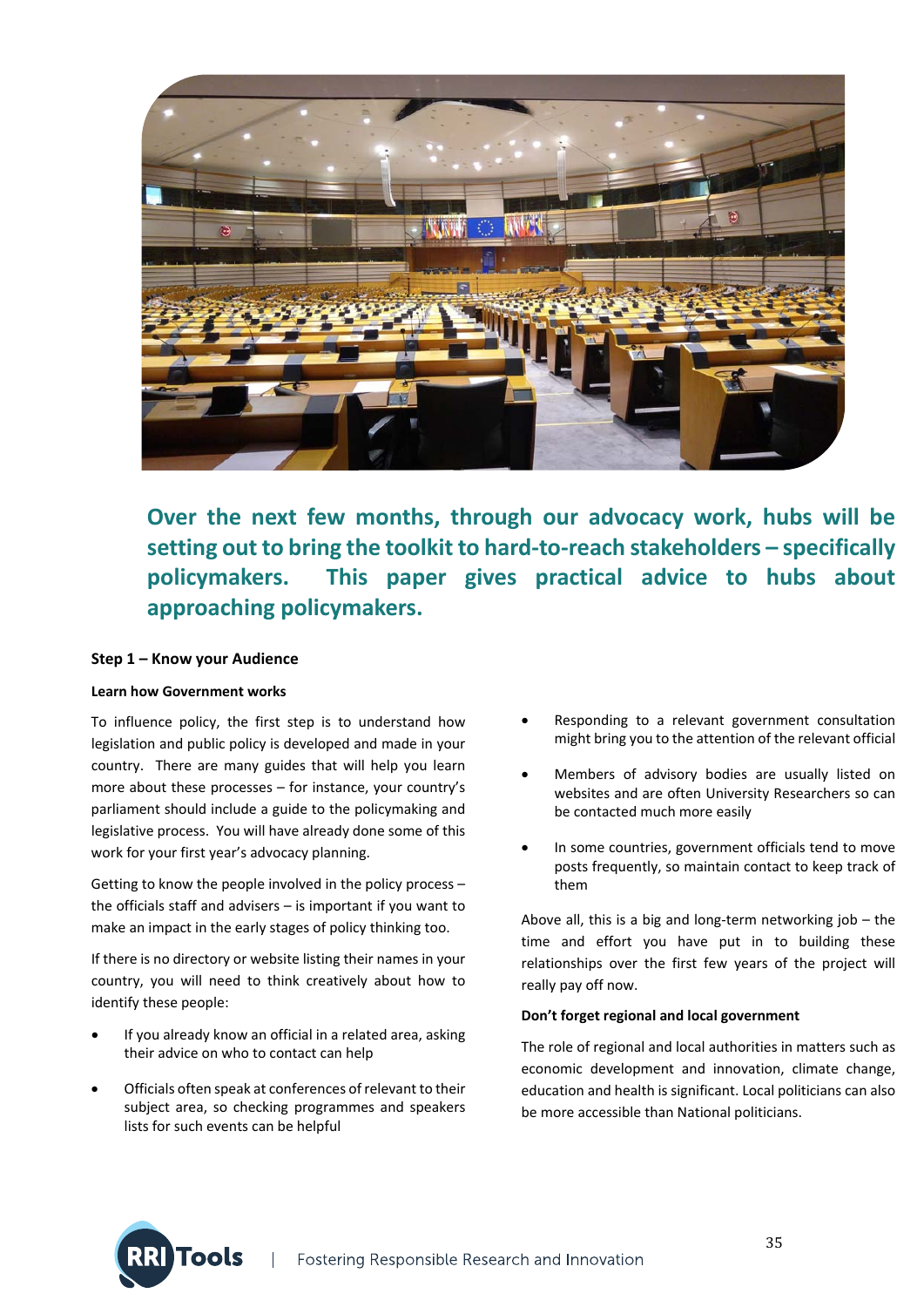#### **Step 2: Develop a campaign**

The things you need to think about when developing an effective advocacy campaign are the same things you think about when developing any effective communications strategy:

#### **1. Market Research**

Is there a specific policy that you are trying to influence? What stage is it at in the decision‐making process? Is it in discussion, draft or has a firm proposal been made? Is there a realistic chance of changing it at this stage? Who is leading the work on this policy?

Keeping informed of pending legislation relevant to science and innovation will be important, so see if you can sign up to your government's website for regular updates, for instance.

#### **2. What is your message/position?**

The key messages you should be seeking to deliver through the RRI tools project are:

- RRI means doing research differently but could bring significant benefits
- The RRI toolkit offers ways to support you in playing your part in making these changes
- The RRI Hub is the place in your country (and Europe) where you can get help and advice on RRI

Beyond that, are there any particular decisions you want to influence? What do you want to happen? Plan these out in advance and be clear about your asks.

#### **3. Know your audience**

As well as knowing who will be making the decision and when, who do they take advice from? Who are potential allies and who are potential opponents? Who can introduce you? Mapping these out will help you target the right people with the right information.

#### **4. How can you reach them?**

The approach you take to developing your campaign needs to depend upon the best ways of catching your audience's attention. Approaches to think about:

- Do you know anyone who can introduce you?
- Are there any relevant consultations that you could respond to?
- Are there any external events happening that your message could chime with?
- Is your target policymaker speaking at a conference? Think about attending and introducing yourself afterwards and asking for a meeting.
- Could you raise your points during the Q&A after a

 when planning an advocacy campaign are the same things you think about in planning any campaign"

#### **Step 3: Present your case**

#### **Evidence**

Policymakers, whether civil servants or politicians, need evidence for the basis of their decisions. If you want your case to be heard, present them with the evidence.

The showcases and provocations, as well as the multitude of information on the RRI Tools website, can help you

#### **But don't forget your audience**

Think about the policymakers objectives and present your evidence in a way that demonstrates how it relates to their policy objectives. 

#### **Be clear about what you want**

Ministers, politicians and policymakers are busy people, so be prepared to get to the point and be clear about what you are asking them to. If they want more detail they'll ask. Think about leaving a briefing note  $-$  the best kind will be a one-page bulleted document.

#### **Know your stuff**

Contrary to popular opinion, ministers and policymakers are usually very knowledgeable on their brief. You need to be similarly well informed and prepared to answer any questions they might have about RRI - what's the background and history to the matter? What is your evidence that this is useful? Where has it come from? What other evidence, perhaps to the contrary, is there and why is yours the most robust? The RRI tools policy briefs should help you with that.

#### **Seize your moment**

It's very rare to get invited in for an hours' meeting with a politician. But you might get 30 seconds with them when you shake hands at a reception or conference. Make sure you have the point you want to make ready in a 10 second sound bite, which you can then follow up by email or in a